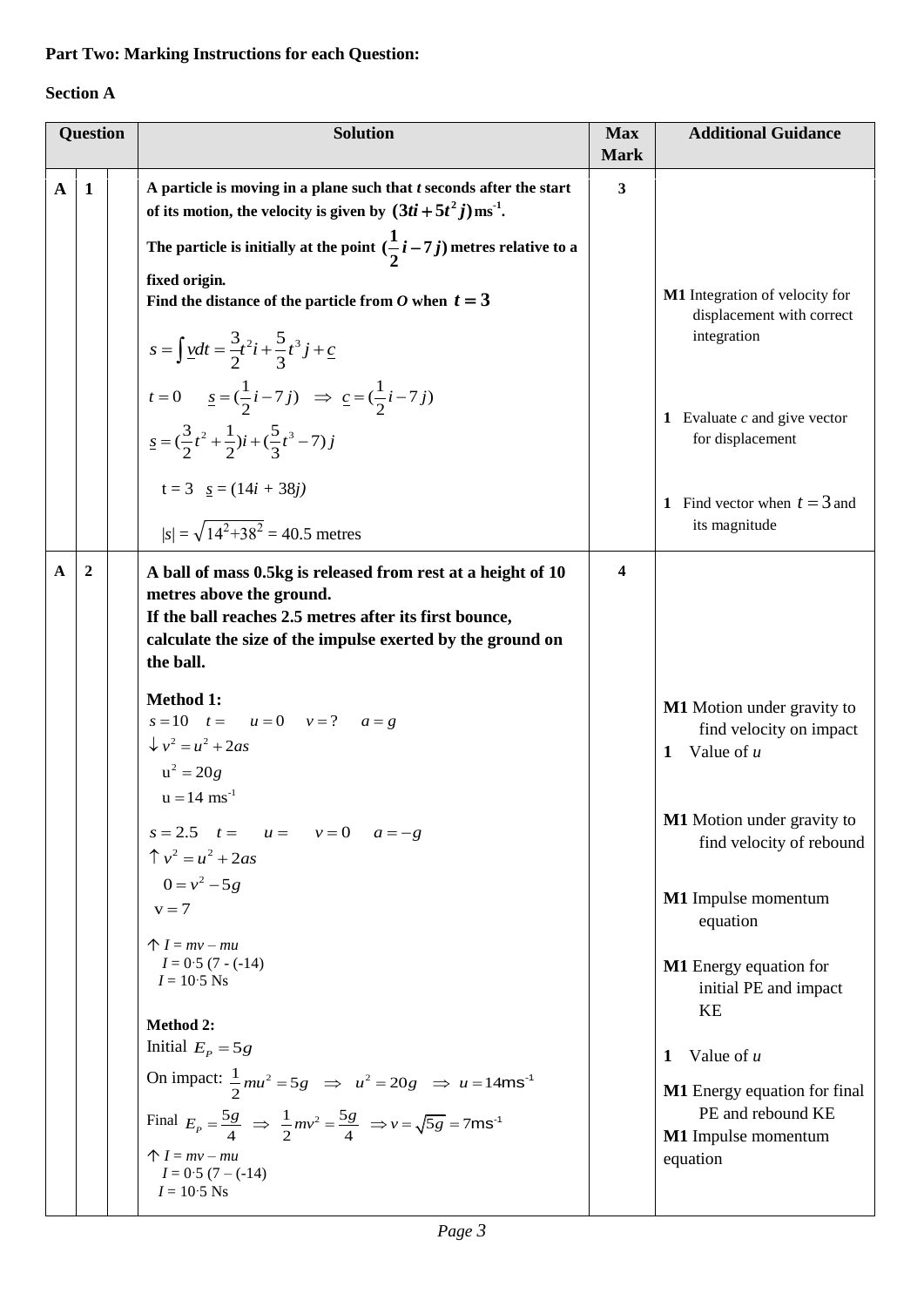| <b>Question</b> |                         | <b>Solution</b>                                                                                                                                                                                                                                                                                                                                                                                                                                                  | <b>Max</b><br><b>Mark</b> | <b>Additional Guidance</b>                                                                                             |  |
|-----------------|-------------------------|------------------------------------------------------------------------------------------------------------------------------------------------------------------------------------------------------------------------------------------------------------------------------------------------------------------------------------------------------------------------------------------------------------------------------------------------------------------|---------------------------|------------------------------------------------------------------------------------------------------------------------|--|
| $\mathbf{A}$    | $\overline{\mathbf{3}}$ | A particle of mass 3 kilograms moves under the action of<br>its own weight and a constant force $F = (3i - 5.4j)$<br>where $i$ and $j$ are unit vectors in the horizontal and<br>vertical directions respectively.<br>Initially the particle has velocity $(2i - j)$ ms <sup>-1</sup> as it passes<br>through a point $A$ . The particle passes through $B$ after $4$<br>seconds. Find the work done to move the particle from A<br>to $B$ .<br><b>Method 1:</b> | 5                         |                                                                                                                        |  |
|                 |                         | $F = ma$<br>$\begin{pmatrix} 3 \\ 5 \cdot 4 \end{pmatrix} + \begin{pmatrix} 0 \\ -3g \end{pmatrix} = 3a \Rightarrow a = \begin{pmatrix} 1 \\ -8 \end{pmatrix}$<br>$s = ut + \frac{1}{2}at^2$                                                                                                                                                                                                                                                                     |                           | M1 Collective force<br>correct<br>M1 Method and<br>calculation of<br>acceleration<br>1 Use of <i>stuva</i> and correct |  |
|                 |                         | $s = \begin{pmatrix} 2 \\ -1 \end{pmatrix} \times 4 + \frac{1}{2} \begin{pmatrix} 1 \\ -8 \end{pmatrix} \times 4^2 = \begin{pmatrix} 16 \\ -68 \end{pmatrix}$                                                                                                                                                                                                                                                                                                    |                           | substitution to find<br>displacement<br>M1 Method and                                                                  |  |
|                 |                         | Work done = $F \bullet s = \begin{pmatrix} 3 \\ -24 \end{pmatrix} \bullet \begin{pmatrix} 16 \\ -68 \end{pmatrix} = 48 + 1632 = 1680J$<br><b>Method 2</b>                                                                                                                                                                                                                                                                                                        |                           | calculation of work<br>done<br>1 Correct answer                                                                        |  |
|                 |                         | $F = ma$<br>$\begin{pmatrix} 3 \\ -5.4 \end{pmatrix} + \begin{pmatrix} 0 \\ -3g \end{pmatrix} = 3a \Rightarrow a = \begin{pmatrix} 1 \\ -8 \end{pmatrix}$<br>$\frac{a}{a} = i - 8j$<br>$\underline{v} = t\overline{i} - 8t\overline{j} + c$                                                                                                                                                                                                                      |                           | <b>M1</b> Collective force<br>correct<br>M1 Method and<br>calculation of<br>acceleration                               |  |
|                 |                         | $t = 0$ $\underline{v} = 2i - j \implies \underline{v} = (2 + t)i - (8t + 1)j$<br>Work done = $\int_{0}^{4} F \cdot v dt = \int_{0}^{4} \left(\frac{3}{-24}\right) \cdot \left(\frac{2+t}{-8t-1}\right) dt$                                                                                                                                                                                                                                                      |                           | Integration to find<br>1<br>expression for $\nu$                                                                       |  |
|                 |                         | $=\int_{0}^{4} (6+3t+192t+24) dt = \int_{0}^{4} (195t+30) dt$                                                                                                                                                                                                                                                                                                                                                                                                    |                           | M1 Method and<br>calculation of work<br>done<br>1 Correct answer                                                       |  |
|                 |                         | $=\left[\frac{195}{2} t^2 + 30t\right]_0^4 = 1680$                                                                                                                                                                                                                                                                                                                                                                                                               |                           |                                                                                                                        |  |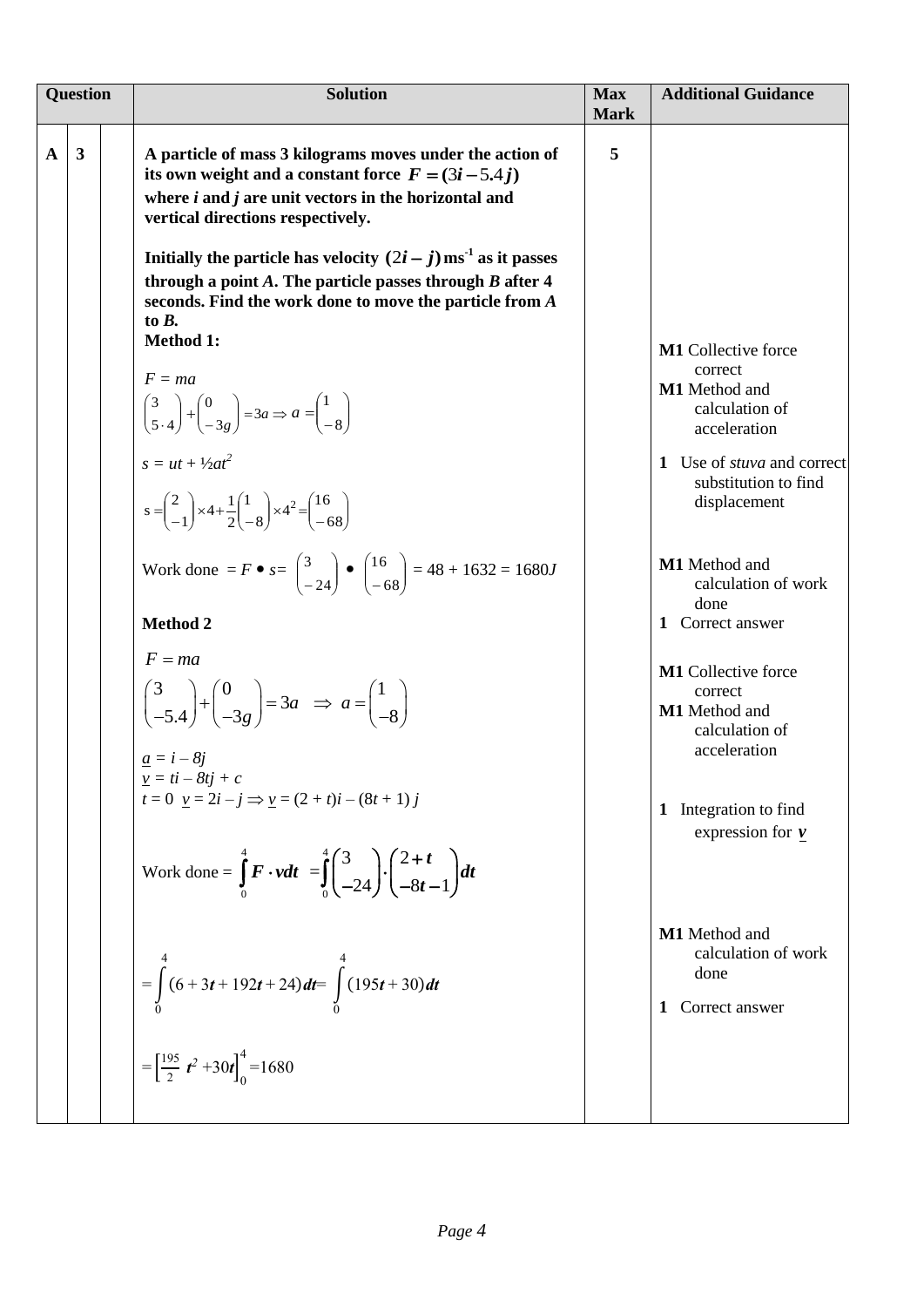| <b>Question</b> |                         | <b>Solution</b>                                                                                                                                                                                                                                                                                                 | <b>Max</b><br><b>Mark</b> | <b>Additional Guidance</b>                                                                                                                                                              |
|-----------------|-------------------------|-----------------------------------------------------------------------------------------------------------------------------------------------------------------------------------------------------------------------------------------------------------------------------------------------------------------|---------------------------|-----------------------------------------------------------------------------------------------------------------------------------------------------------------------------------------|
| $\mathbf{A}$    | $\overline{\mathbf{4}}$ | A go-kart of mass 100 kilograms accelerates at 3ms <sup>-2</sup> at the<br>instant when its speed is $5ms-1$ and the engine's power is at a<br>maximum.<br>Given that there is a total resistance to motion of 60N<br>throughout the go-kart's motion, find the maximum speed<br>which the go-kart can achieve. | 4                         |                                                                                                                                                                                         |
|                 |                         | $F = \frac{P}{v} = \frac{P}{5}$<br>Accelerating force = $\frac{P}{5}$ – 60<br>$F = ma \Rightarrow \frac{P}{5} - 60 = 100 \times 3$<br>$P = 1800W$<br>Maximum speed:<br>$a = 0 \Rightarrow \frac{P}{V_{\text{max}}} - 60 = 0$<br>V <sub>max</sub> = $\frac{P}{60} = \frac{1800}{60} = 30 \text{ms}^{-1}$         |                           | M1 Correct formula and<br>substitute to find<br>accelerating force<br><b>Calculation of Power</b><br>$\mathbf{1}$<br>M1 Understanding of<br>maximum speed<br>Calculation of speed.<br>1 |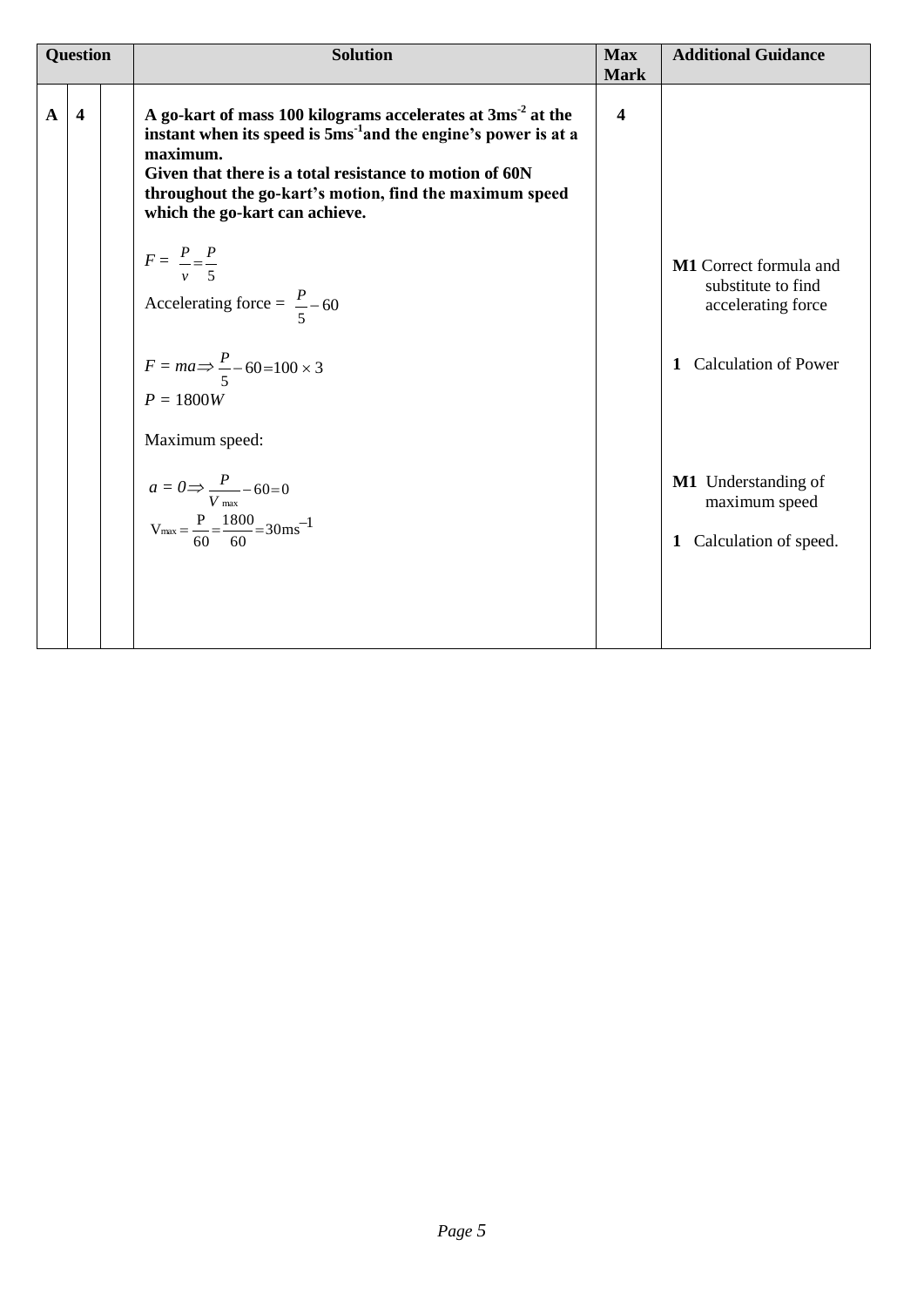| <b>Question</b> |   | <b>Solution</b>                                                                                                                                                                                                                                                                                                                                                                                                                                                                                                                                                                                                                                                                                                                                                                                                                                                                                                                                                                                                                                                                                                                                                                                                                                           | <b>Max</b>       | <b>Additional Guidance</b>                                                                                                                                                                                                                                                                                                                                                                                                                                |  |
|-----------------|---|-----------------------------------------------------------------------------------------------------------------------------------------------------------------------------------------------------------------------------------------------------------------------------------------------------------------------------------------------------------------------------------------------------------------------------------------------------------------------------------------------------------------------------------------------------------------------------------------------------------------------------------------------------------------------------------------------------------------------------------------------------------------------------------------------------------------------------------------------------------------------------------------------------------------------------------------------------------------------------------------------------------------------------------------------------------------------------------------------------------------------------------------------------------------------------------------------------------------------------------------------------------|------------------|-----------------------------------------------------------------------------------------------------------------------------------------------------------------------------------------------------------------------------------------------------------------------------------------------------------------------------------------------------------------------------------------------------------------------------------------------------------|--|
| $\mathbf A$     | 5 | A piano of mass 160 kilograms is resting on a rough plane<br>inclined at an angle $\theta$ ° to the horizontal, where $\tan \theta = \frac{7}{24}$ .<br>When a removal man applies a horizontal force of 850<br>newtons, the piano is just on the point of moving up the<br>plane. Find the value of the coefficient of friction between<br>the piano and the surface of the plane<br>When the removal man increases the horizontal force to<br>1000 newtons, the piano begins to accelerate up the plane,<br>along the line of greatest slope. How far does the piano<br>travel in 3 seconds?<br>850N<br>160g N<br>R = 850sin $\theta$ + 160g cos $\theta$<br>= 850( $\frac{7}{25}$ ) + 160(9 · 8)( $\frac{24}{25}$ ) = 1743 · 28N<br>$850\cos\theta = \mu R + 160g\sin\theta$<br>$\mu R = 850(\frac{24}{25}) - 160(9.8)(\frac{7}{25}) = 376.96N$<br>$\mu = \frac{\mu R}{R} = \frac{376.96}{1743.28} = 0.216$<br>R.<br>1000N<br>160g N<br>$\frac{7}{2}$ $R = 1000(\frac{7}{25}) + 160(9.8)(\frac{24}{25}) = 1785.28N$<br>$F = ma: 1000(\frac{24}{25}) - 160(9.8)(\frac{7}{25}) - \mu(1785.28) = 160a$<br>$a = 0.846$ ms <sup>-2</sup><br>$s = ?$ $t = 3$ $u = 0$ $a = 0.846$<br>$s = ut + \frac{1}{2}at^2$ : $s = \frac{1}{2}(0.846)(3^2) = 3.81$ metres | <b>Mark</b><br>6 | M1 Correct diagram<br>including friction,<br>horizontal force, normal<br>reaction and weight and<br>method of resolving in 2<br>perpendicular directions<br>Correct resolution<br>1<br>perpendicular to the<br>slope<br>Correct resolution parallel<br>1<br>to slope<br>1 Correct value of $\mu$<br>Equilibrium perpendicular<br>1<br>to slope and $F = ma$<br>along the slope to find<br>acceleration<br>stuva substitution to find<br>1<br>displacement |  |
|                 |   |                                                                                                                                                                                                                                                                                                                                                                                                                                                                                                                                                                                                                                                                                                                                                                                                                                                                                                                                                                                                                                                                                                                                                                                                                                                           |                  |                                                                                                                                                                                                                                                                                                                                                                                                                                                           |  |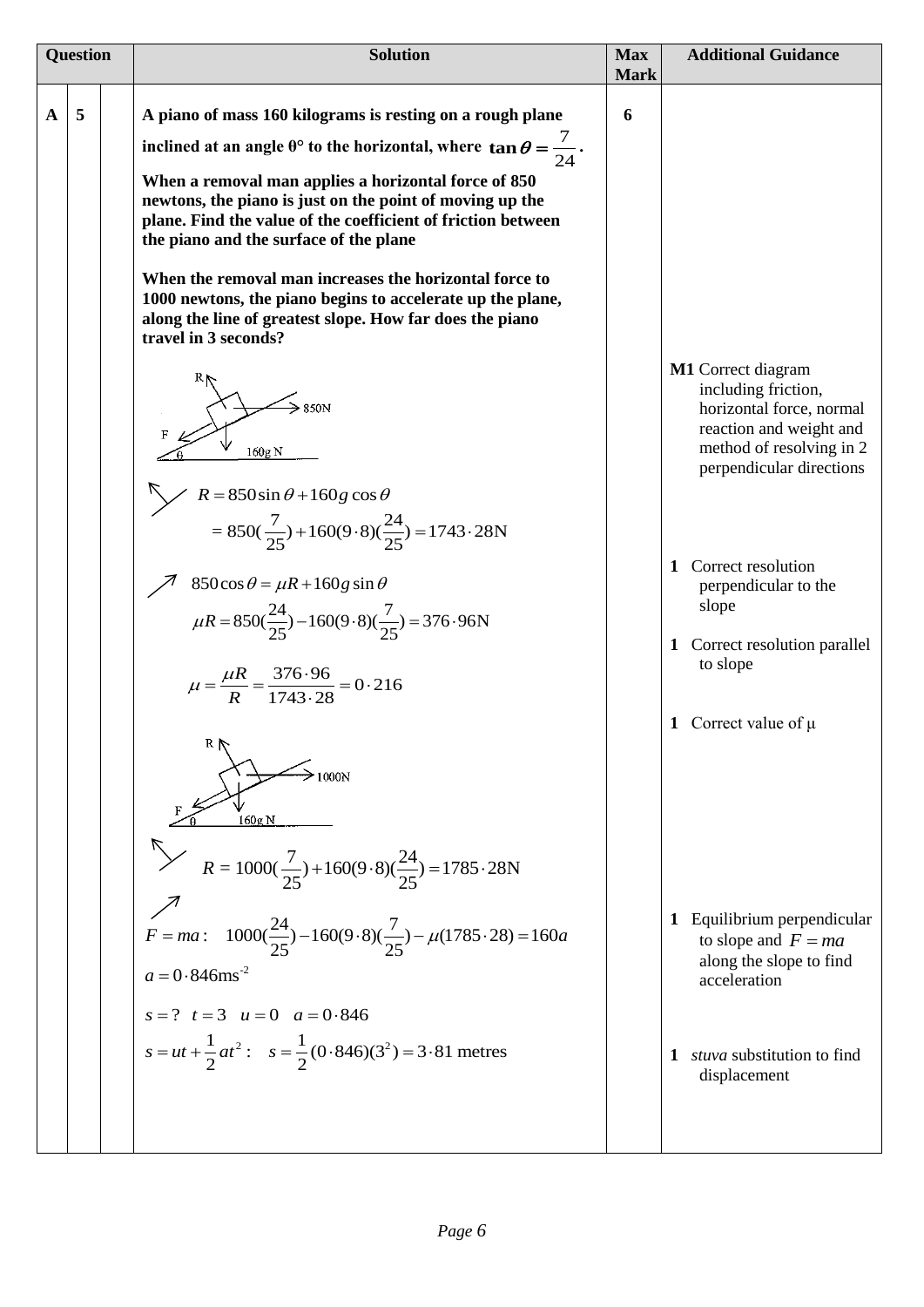| <b>Question</b> |   | <b>Solution</b>                                                                                                                                                                                                                                                                                                                                                                                                                                                                                                                                                                                                                                                                                                                                                                                                                                                                    | <b>Max</b><br><b>Mark</b> | <b>Additional Guidance</b>                                                                                                                            |  |
|-----------------|---|------------------------------------------------------------------------------------------------------------------------------------------------------------------------------------------------------------------------------------------------------------------------------------------------------------------------------------------------------------------------------------------------------------------------------------------------------------------------------------------------------------------------------------------------------------------------------------------------------------------------------------------------------------------------------------------------------------------------------------------------------------------------------------------------------------------------------------------------------------------------------------|---------------------------|-------------------------------------------------------------------------------------------------------------------------------------------------------|--|
| $\mathbf{A}$    | 6 | A rough disc rotates in a horizontal plane with a constant<br>angular velocity $\omega$ about a fixed vertical axis through the<br>centre $O$ . A particle of mass $m$ kilograms lies at a point $P$ on<br>the disc and is attached to the axis by a light elastic string<br>OP of natural length a metres and modulus of elasticity 2mg.<br>$\sim$ $\sim$<br>The particle is at a distance of $\frac{5a}{4}$ from the axis and the<br>coefficient of friction between P and the disc is $\frac{3}{20}$ . Find the<br>range of values for $\omega$ such that the particle remains<br>stationary on the disc.<br>$T = \frac{\lambda x}{l} = \frac{2mg(a/4)}{a} = \frac{mg}{2}$<br>Slipping out:<br>$\uparrow$ R = mg<br>$\leftarrow T + \mu R = m r \omega^2$<br>$\frac{mg}{2} + \frac{3mg}{20} = m\left(\frac{5a}{4}\right)\omega^2$<br>$\frac{13mg}{1} = \frac{5ma\omega_1^2}{1}$ | 5                         | M1 Hooke's Law<br>M1 vertically equilibrium<br>and horizontally<br>combines forces of<br>elastic string and<br>friction                               |  |
|                 |   | 20<br>$\omega_1 = \sqrt{\frac{1}{2}}$<br>Slipping in:<br>$\leftarrow T - \mu R = m r \omega_2^2$<br>$\frac{mg}{2} - \frac{3mg}{20} = m\left(\frac{5a}{4}\right)\omega^2$<br>$\omega_2 = \sqrt{\frac{7g}{25a}}$                                                                                                                                                                                                                                                                                                                                                                                                                                                                                                                                                                                                                                                                     |                           | Correct value for $\omega_I$<br>$\mathbf{1}$<br>M1 Correct interpretation for<br>slipping in<br>Calculation of $\omega_2$ and<br>1<br>final statement |  |
|                 |   | No slipping if: $\sqrt{\frac{7g}{25a}} \le \omega \le \sqrt{\frac{13g}{25a}}$                                                                                                                                                                                                                                                                                                                                                                                                                                                                                                                                                                                                                                                                                                                                                                                                      |                           |                                                                                                                                                       |  |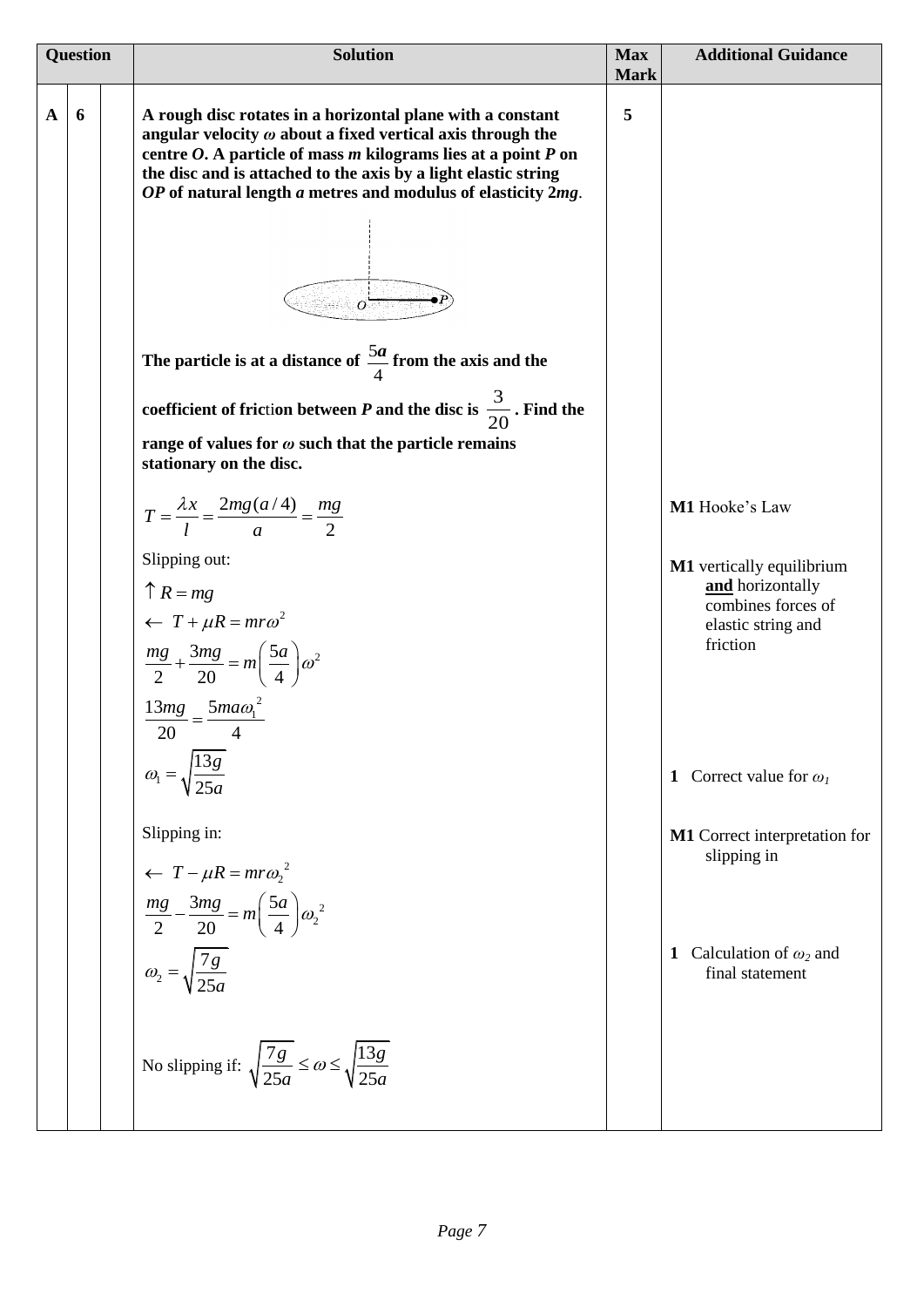| <b>Question</b> |                | <b>Solution</b>                                                                                                                                                                                                                                                                                                                                                                                                                                                                                                                                               | <b>Max</b><br><b>Mark</b> | <b>Additional Guidance</b>                                                     |
|-----------------|----------------|---------------------------------------------------------------------------------------------------------------------------------------------------------------------------------------------------------------------------------------------------------------------------------------------------------------------------------------------------------------------------------------------------------------------------------------------------------------------------------------------------------------------------------------------------------------|---------------------------|--------------------------------------------------------------------------------|
| $\mathbf{A}$    | $\overline{7}$ | A light elastic string of natural length l metres hangs from a<br>fixed point $O$ with a particle of mass $m$ kilograms attached at<br>its lower end. In equilibrium the string is extended by $e$ metres.<br>The particle is then pulled down a further distance a metres<br>where $a < e$ and released.<br>Show that the ensuing motion is simple harmonic and state the<br>period of the motion.<br>The maximum velocity of the particle during motion is $\frac{1}{2}\sqrt{ge}$ .<br>Find an expression for the amplitude of the motion in terms<br>of e. | 6                         |                                                                                |
|                 |                | In equilibrium: Tension = $\frac{\lambda e}{l}$ = mg $\lambda = \frac{mgl}{\rho}$<br>$mg - T = m\ddot{x}$                                                                                                                                                                                                                                                                                                                                                                                                                                                     |                           | M1 Use of Hooke's Law in<br>equilibrium position                               |
|                 |                | $mg - \frac{\lambda(e+x)}{l} = m\ddot{x}$<br>$\omega = -\sqrt{\frac{\lambda}{ml}} mg - \frac{mgl}{e}(\frac{e+x}{l}) = m\ddot{x}$<br>$\ddot{x} = \frac{-g}{e}(e + x - e)$<br>$\ddot{x} = -\frac{g}{e}x$ $[\ddot{x} = -\frac{\lambda}{ml}x]$                                                                                                                                                                                                                                                                                                                    |                           | <b>M1</b> In extension $\sqrt{F}$ =ma<br>and substitution<br>Proof of SHM<br>1 |
|                 |                | i.e SHM where $\omega = \sqrt{\frac{g}{r}}$                                                                                                                                                                                                                                                                                                                                                                                                                                                                                                                   |                           | <b>M1</b> Statement of Period                                                  |
|                 |                | Period = $\frac{2\pi}{\omega}$ = $2\pi \sqrt{\frac{e}{g}}$ [ $2\pi \sqrt{\frac{ml}{\lambda}}$ ]<br>$v_{\text{max}} = aw$                                                                                                                                                                                                                                                                                                                                                                                                                                      |                           | <b>M1</b> Statement for $v_{\text{max}}$ and<br>substitution                   |
|                 |                | $rac{1}{2}\sqrt{ge} = a\sqrt{\frac{g}{e}}$<br>$rac{1}{4}ge = a^2(\frac{g}{e})$<br>$a = \frac{1}{2}e$                                                                                                                                                                                                                                                                                                                                                                                                                                                          |                           | Calculation of final<br>1<br>answer                                            |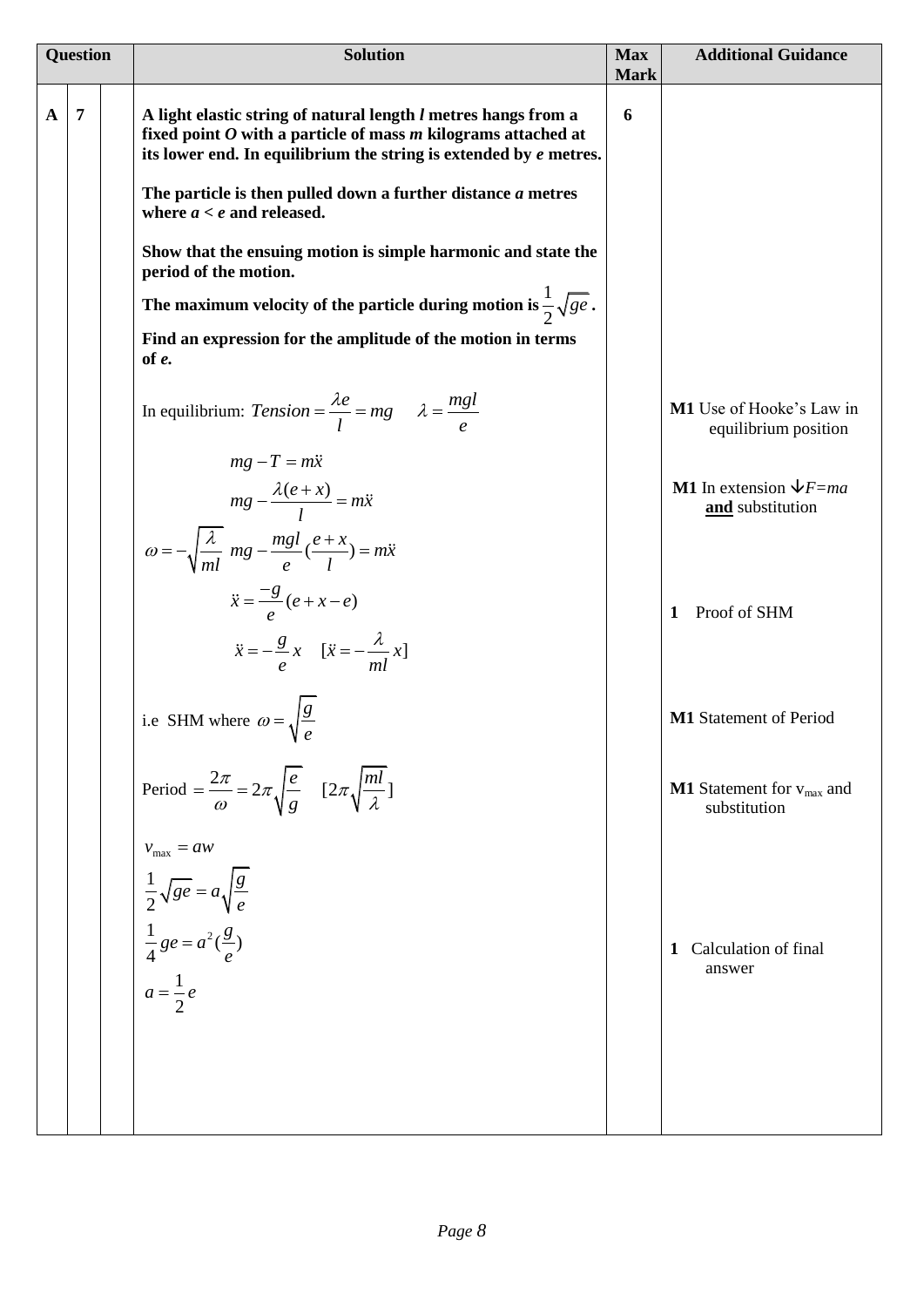| <b>Question</b> |   | <b>Solution</b>                                                                                                                                                                                                                                                                                                                                                                                                                                                                                                                                                                                                           | <b>Max</b><br><b>Mark</b> | <b>Additional Guidance</b>                                                                                                     |
|-----------------|---|---------------------------------------------------------------------------------------------------------------------------------------------------------------------------------------------------------------------------------------------------------------------------------------------------------------------------------------------------------------------------------------------------------------------------------------------------------------------------------------------------------------------------------------------------------------------------------------------------------------------------|---------------------------|--------------------------------------------------------------------------------------------------------------------------------|
| $\mathbf{A}$    | 8 | A smooth solid hemisphere of radius $a$ metres is fixed with<br>its plane face on a horizontal table and its curved surface<br>uppermost. A particle $P$ of mass $m$ kilograms is placed at the<br>highest point on the hemisphere and given an initial<br>horizontal speed $\sqrt{\frac{ag}{2}}$ ms <sup>-1</sup> . The particle moves along the<br>curved surface of the hemisphere until it leaves the surface<br>at $Q$<br>Calculate the angle between the tangent at $Q$ and the<br>horizontal, and find an expression for the speed of the particle<br>at $Q$ .<br>P<br>$\boldsymbol{\varTheta}^{\mathsf{o}}$<br>mg | 6                         |                                                                                                                                |
|                 |   | Energy at Initial position: $E_p + E_k = mga + \frac{1}{2}m\frac{ga}{2} = \frac{5ga}{4}$<br>At <i>Q</i> : Total energy: $E_p + E_k = mga \cos \theta + \frac{1}{2}mv^2$<br>Conservation of energy:<br>$mga\cos\theta + \frac{1}{2}mv^2 = \frac{5mga}{4}$<br>$v^2 = \frac{5ga}{2} - 2ga\cos\theta$<br>(i)                                                                                                                                                                                                                                                                                                                  |                           | M1 initial total energy<br>stated<br><b>M1</b> Energy at $Q$ and<br>conservation of<br>energy                                  |
|                 |   | At $Q$ consider forces acting towards $O$<br>$mg \cos \theta - R = \frac{mv^2}{a}$<br>When body leaves surface $R = 0$                                                                                                                                                                                                                                                                                                                                                                                                                                                                                                    |                           | <b>M1</b> Apply $F=ma$ towards<br>$\boldsymbol{\theta}$<br>M1 Interpretation of body<br>leaving surface as $R = 0$<br>(stated) |
|                 |   | $mg \cos \theta = \frac{mv^2}{a}$<br>$v^2 = ga \cos \theta$<br>(iii)<br>In (i) $\frac{5ga}{2} - 2ga\cos\theta = ga\cos\theta$                                                                                                                                                                                                                                                                                                                                                                                                                                                                                             |                           | Algebraic manipulation to<br>1<br>find $\theta$                                                                                |
|                 |   | $\Rightarrow$ cos $\theta = \frac{5}{6} \Rightarrow \theta = 33.6^{\circ}$<br>$v = \sqrt{\frac{5ga}{6}}$                                                                                                                                                                                                                                                                                                                                                                                                                                                                                                                  |                           | Substitution in (ii) to<br>1<br>find $\nu$                                                                                     |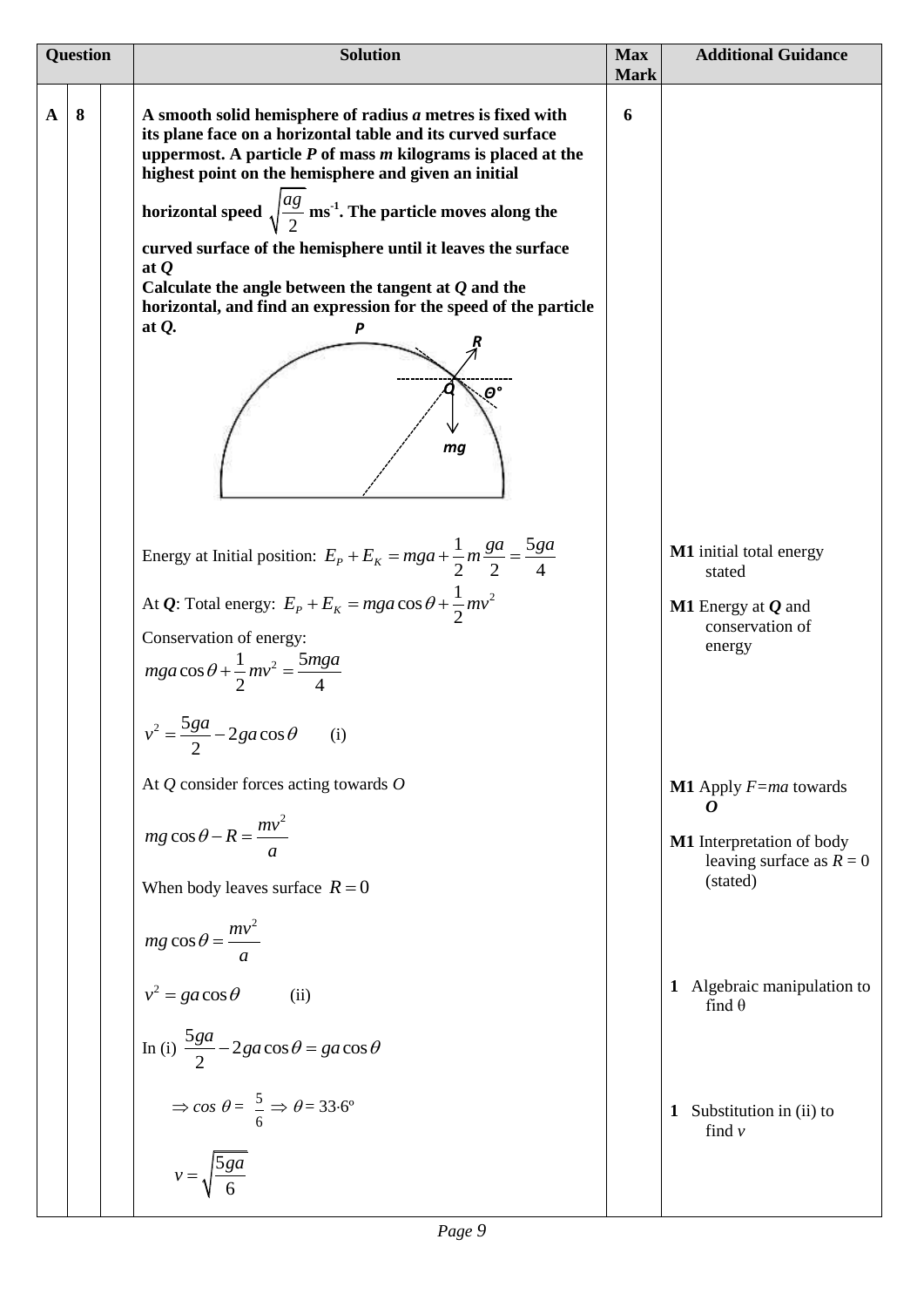| <b>Question</b> |   | <b>Solution</b>                                                                                                                                                                                                                                                                                                                                                                                                                     | <b>Max</b>                      | <b>Additional Guidance</b>                                                                                               |  |
|-----------------|---|-------------------------------------------------------------------------------------------------------------------------------------------------------------------------------------------------------------------------------------------------------------------------------------------------------------------------------------------------------------------------------------------------------------------------------------|---------------------------------|--------------------------------------------------------------------------------------------------------------------------|--|
| $\mathbf{A}$    | 9 | A speedboat has to round three buoys $P$ , $Q$ and $R$ as part of a<br>race, starting at P and travelling anticlockwise The buoys are<br>200 metres from each other with $R$ due North of $Q$ and $P$ lying<br>to the west of the line QR. In still water, the speedboat travels<br>at $20ms^{-1}$ . The water current is steady at $5ms^{-1}$ flowing from<br>due West.<br>Find the mean speed for one complete lap of the course. | <b>Mark</b><br>$\boldsymbol{9}$ |                                                                                                                          |  |
|                 |   | $PQ$ :                                                                                                                                                                                                                                                                                                                                                                                                                              |                                 | M1 Interpretation of journey<br>PQ /annotated diagram                                                                    |  |
|                 |   | $V_c = \begin{pmatrix} 5 \\ 0 \end{pmatrix}$ $\frac{5}{\sin \theta} = \frac{20}{\sin 30^\circ}$<br>$\theta = 7 \cdot 2^{\circ} \Rightarrow \alpha = 142.8^{\circ}$<br>$V_{PQ}^2 = 20^2 + 5^2 - 2 \times 20 \times 5 \cos 142.8^\circ$<br>$V_{PQ} = 24.2$<br>$T_{PQ} = \frac{200}{V_{PQ}} = 8.3 \text{ secs}$                                                                                                                        |                                 | Calculation of true<br>1<br>velocity $PQ$<br>Time for $PQ$<br>$\mathbf{1}$                                               |  |
|                 |   | QR:<br>$V_{QR} = \sqrt{20^2 - 5^2} = 19.4$<br>$T_{QR} = \frac{200}{V_{QR}} = 10.3 \text{ secs}$<br>5<br>20                                                                                                                                                                                                                                                                                                                          |                                 | M1 Interpretation of<br><b>QR</b> /annotated diagram<br>Calculation of true<br>1<br>velocity $QR$<br>and time for $QR$   |  |
|                 |   | RP:<br>20<br>$\frac{5}{\sin \theta} = \frac{20}{\sin 150^{\circ}}$<br>$\overline{1}50^\circ$<br>5<br>P<br>$\theta = 7 \cdot 2^{\circ} \Rightarrow \alpha^{\circ} = 22 \cdot 8^{\circ}$                                                                                                                                                                                                                                              |                                 | <b>M1</b> Interpretation of <b>RP</b><br>/annotated diagram<br>(this is more<br>demanding hence<br>repeated method mark) |  |
|                 |   | $V_{RP}^2 = 20^2 + 5^2 - 2 \times 20 \times 5 \cos 22.8^\circ$<br>$V_{RP} = 15.5$<br>$T_{RP} = \frac{200}{15 \cdot 5} = 12.9 \sec s$                                                                                                                                                                                                                                                                                                |                                 | Calculation of true<br>1<br>velocity $RP$<br>and time for RP                                                             |  |
|                 |   | Total Time for lap: $8.3 + 10.3 + 12.9 = 31.5$ secs<br>Mean Speed per lap: $\frac{600}{31.5} \approx 19ms^{-1}$                                                                                                                                                                                                                                                                                                                     |                                 | <b>Total Time</b><br>1<br>Mean speed<br>1                                                                                |  |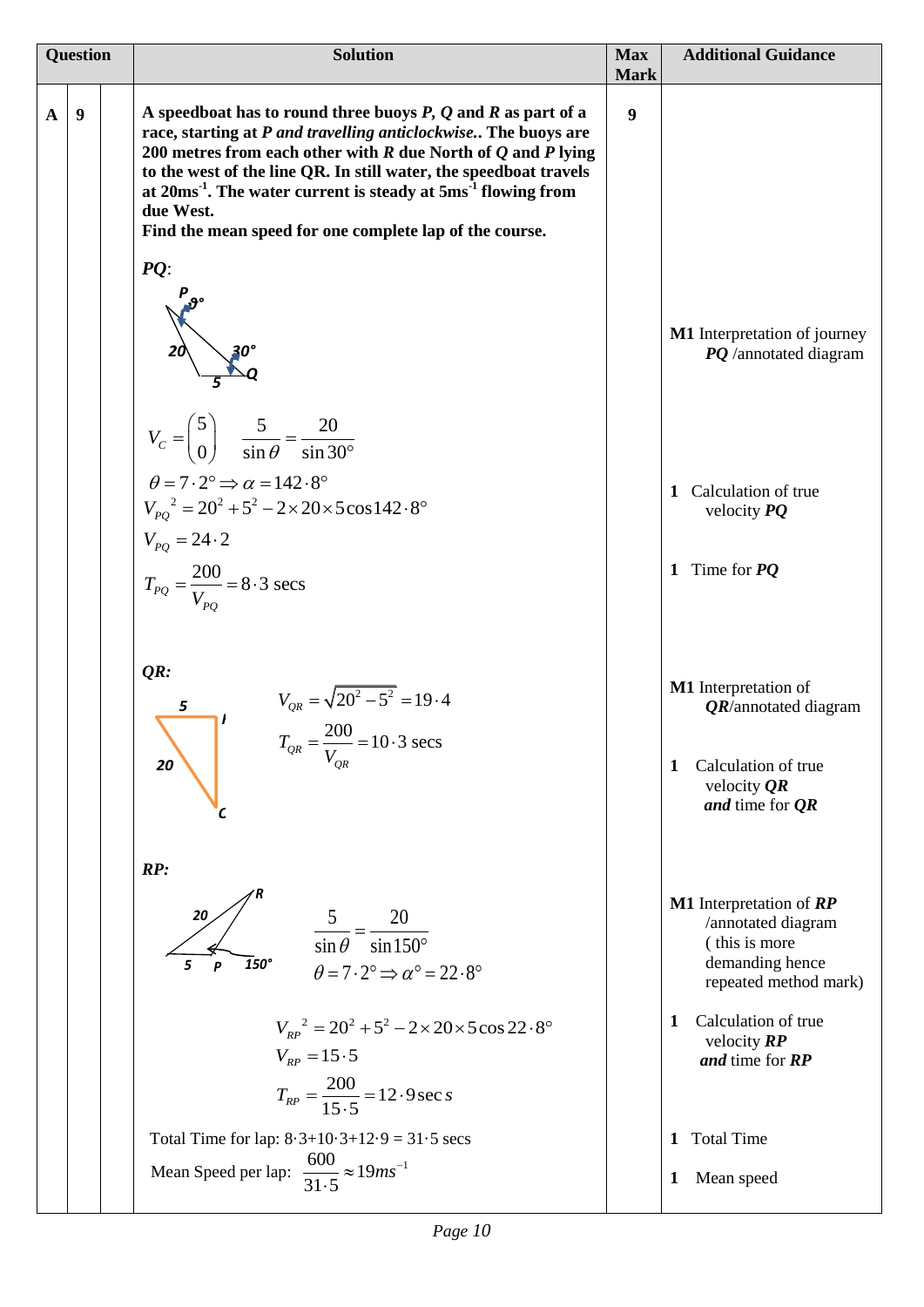| <b>Question</b> |           | <b>Solution</b>                                                                                                                                                                                                                                                                                                                                                                                                                                                                                                                                                                                                       |                          | <b>Addition Guidance</b>                                                                                                               |  |
|-----------------|-----------|-----------------------------------------------------------------------------------------------------------------------------------------------------------------------------------------------------------------------------------------------------------------------------------------------------------------------------------------------------------------------------------------------------------------------------------------------------------------------------------------------------------------------------------------------------------------------------------------------------------------------|--------------------------|----------------------------------------------------------------------------------------------------------------------------------------|--|
| $\mathbf{A}$    | <b>10</b> | Two projectiles are launched simultaneously from points A and<br>B, where B is due East of A and situated on the same horizontal<br>plane through A. The projectile launched from point A is<br>projected towards B with speed $90ms-1$ at an angle of $30^{\circ}$ to the<br>horizontal. The projectile from point B is projected towards A<br>with speed $50ms-1$ at an angle $\theta^{\circ}$ to the horizontal.<br>The two missiles collide in mid-air at a distance d metres<br>horizontally from point A.<br>Show that the height $h$ at this point of collision is<br>$h = \frac{d(4050\sqrt{3} - gd)}{12150}$ | <b>Mark</b><br><b>10</b> |                                                                                                                                        |  |
|                 |           | Find the angle of projection $\theta^{\circ}$ at which the projectile at B is<br>launched.                                                                                                                                                                                                                                                                                                                                                                                                                                                                                                                            |                          |                                                                                                                                        |  |
|                 |           | The projectiles collide 5 seconds after launch. Calculate the<br>distance between A and B.                                                                                                                                                                                                                                                                                                                                                                                                                                                                                                                            |                          |                                                                                                                                        |  |
|                 |           | Projectile A: $\rightarrow$<br>$d = 90 \cos 30^{\circ} = 45\sqrt{3} \times t$<br>$t = \frac{d}{45\sqrt{3}} = \frac{\sqrt{3}d}{45}$                                                                                                                                                                                                                                                                                                                                                                                                                                                                                    |                          | M1 Horizontal motion<br>with constant speed<br>to give expression<br>for $t$                                                           |  |
|                 |           | $\uparrow$ s = h t = t u = 90sin 30° = 45 a = -g<br>$s = ut + \frac{1}{2}at^2$ : $h = 45(\frac{\sqrt{3}d}{135}) - \frac{g}{2}(\frac{\sqrt{3}d}{135})^2$                                                                                                                                                                                                                                                                                                                                                                                                                                                               |                          | <b>M1</b> Vertical motion<br>under gravity with<br>values for stuva<br>stated                                                          |  |
|                 |           | $h = \frac{\sqrt{3}d}{3} - \frac{gd^2}{12150}$                                                                                                                                                                                                                                                                                                                                                                                                                                                                                                                                                                        |                          | 1 Expression for $h$                                                                                                                   |  |
|                 |           | $h = \frac{d(4050\sqrt{3} - gd)}{12150}$                                                                                                                                                                                                                                                                                                                                                                                                                                                                                                                                                                              |                          | 1 Manipulation to give<br>answer                                                                                                       |  |
|                 |           | Projectile B $\uparrow$ :<br>$s = \frac{d(4050\sqrt{3} - gd)}{12150}$ $t = \frac{\sqrt{3}d}{145}$ $u = 50\sin\theta$ $a = -g$<br>$s = ut + \frac{1}{2}at^2$<br>$\frac{d(4050\sqrt{3}-gd)}{12150} = 50\sin\theta(\frac{\sqrt{3}d}{145}) - \frac{g}{2}(\frac{\sqrt{3}d}{145})^2$<br>$\frac{(4050\sqrt{3}-gd)}{12150} = \frac{10\sqrt{3}d}{27}\sin\theta - \frac{gd}{12150}$                                                                                                                                                                                                                                             |                          | M1 Vertical motion under<br>gravity with values for<br>stuva stated<br>Algebraic<br>$\overline{2}$<br>substitution and<br>manipulation |  |
|                 |           | $\sin \theta = \frac{9}{10} = 0.9 \implies \theta = 64.2^{\circ}$                                                                                                                                                                                                                                                                                                                                                                                                                                                                                                                                                     |                          | 1 Expression for $\sin \theta$ and<br>value of $\theta$                                                                                |  |
|                 |           | Horizontal displacements:<br>$x_A = d = 45\sqrt{3}t = 225\sqrt{3}$<br>$\approx 389.7$<br>$x_B = 50 \cos \theta \times t = 50 \times \frac{\sqrt{19}}{10} \times 5 = 25 \sqrt{19}$ [ $\approx 109.0$ ]                                                                                                                                                                                                                                                                                                                                                                                                                 |                          | M1 Expressions for<br>horizontal distances                                                                                             |  |
|                 |           | Distance between A and B = $225\sqrt{3} + 25\sqrt{19} \approx 500 \text{ m}$                                                                                                                                                                                                                                                                                                                                                                                                                                                                                                                                          |                          | Final answer<br>1                                                                                                                      |  |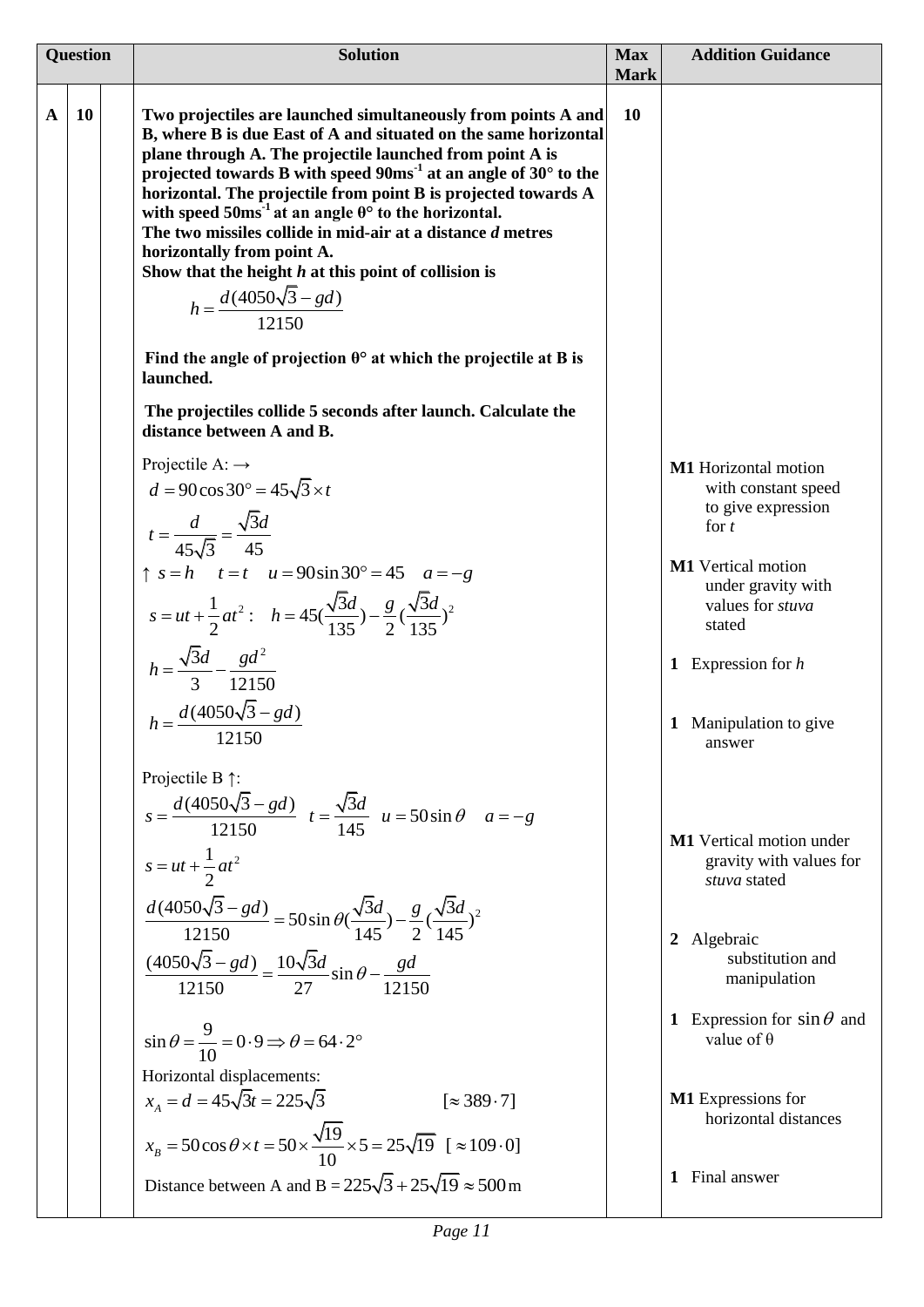| <b>Question</b> |    | <b>Solution</b>                                                                                                                                                                                                        |    | <b>Addition Guidance</b>                                    |  |
|-----------------|----|------------------------------------------------------------------------------------------------------------------------------------------------------------------------------------------------------------------------|----|-------------------------------------------------------------|--|
| $\mathbf A$     | 11 | A body of fixed mass $m$ kilograms is projected vertically<br>upwards from a point on the surface of a planet with an<br>initial speed of $u$ ms <sup>-1</sup> . Assuming that the gravitational force                 | 10 |                                                             |  |
|                 |    | on the body is $\frac{GMm}{d^2}$ where d metres is the distance from the                                                                                                                                               |    |                                                             |  |
|                 |    | centre of the planet, show that the speed of the body when it<br>has reached a height $h$ metres above the surface is given by<br>$v = \sqrt{u^2 - \frac{2GMh}{R(R+h)}}$ , where <i>M</i> kilograms is the mass of the |    |                                                             |  |
|                 |    | planet, $R$ metres is the radius of the planet, and $G$ is the<br>gravitational constant. Find an expression for the maximum<br>height H reached by the body.                                                          |    |                                                             |  |
|                 |    | Show that the escape speed necessary for the body to continue                                                                                                                                                          |    |                                                             |  |
|                 |    | into space can be written in the form $u = k \sqrt{\frac{GM}{R}}$ and state                                                                                                                                            |    |                                                             |  |
|                 |    | the value of k.                                                                                                                                                                                                        |    |                                                             |  |
|                 |    | $F=ma$ : $\frac{-GMm}{(R+h)^2} = m \times acc \rightarrow \frac{-GM}{(R+h)^2} = v \frac{dv}{dh}$                                                                                                                       |    | <b>M1</b> Use of $F=ma$ and<br>appropriate<br>substitution  |  |
|                 |    | $\int \frac{-GM}{(R+h)^2} dh = \int v dv$                                                                                                                                                                              |    | <b>M1</b> Method of separate<br>variables                   |  |
|                 |    | $\frac{GM}{R+h} = \frac{v^2}{2} + c$                                                                                                                                                                                   |    | Integration and<br>1<br>substitution                        |  |
|                 |    | $h = 0, v = u: \frac{GM}{R} = \frac{u^2}{2} + c \rightarrow c = \frac{GM}{R} - \frac{u^2}{2}$                                                                                                                          |    | Expression for $c$ using<br>1<br>initial conditions         |  |
|                 |    | $GM$ $v^2$ $GM$ $u^2$<br>$\frac{}{R+h}=\frac{}{2}+\frac{}{R}$                                                                                                                                                          |    |                                                             |  |
|                 |    | $v^2 = u^2 + \frac{2GM}{(R+h)} - \frac{2GM}{R} = u^2 + \frac{2GM(R-(R+h))}{R(R+h)}$                                                                                                                                    |    |                                                             |  |
|                 |    | $v^2 = u^2 - \frac{2G M h}{R(R+h)}$                                                                                                                                                                                    |    | 1 Rearrangement of formula                                  |  |
|                 |    | Max height: $v = 0; h = H$                                                                                                                                                                                             |    |                                                             |  |
|                 |    | $u^2 - \frac{2GMH}{R(R+H)} = 0 \rightarrow u^2 = \frac{2GMH}{R(R+H)}$                                                                                                                                                  |    | <b>M1</b> Interpretation of max ht<br>by substituting $v=0$ |  |
|                 |    | $u^2R(R+H) = 2GMH$                                                                                                                                                                                                     |    |                                                             |  |
|                 |    | $u^2R^2 + u^2RH = 2GMH \rightarrow u^2R^2 = H(2GM - u^2R)$                                                                                                                                                             |    | Algebraic manipulation<br>1                                 |  |
|                 |    | $H = \frac{R^2 u^2}{2GM - Ru^2}$                                                                                                                                                                                       |    | Correct answer<br>1                                         |  |
|                 |    | Escape speed: $H \rightarrow \infty \Rightarrow 2GM - Ru^2 = 0$                                                                                                                                                        |    | M1 Understanding of<br>escape speed with                    |  |
|                 |    | $u = \sqrt{\frac{2GM}{R}} \Rightarrow k = \sqrt{2}$                                                                                                                                                                    |    | substitution<br>1 Manipulation and value<br>$\int k$        |  |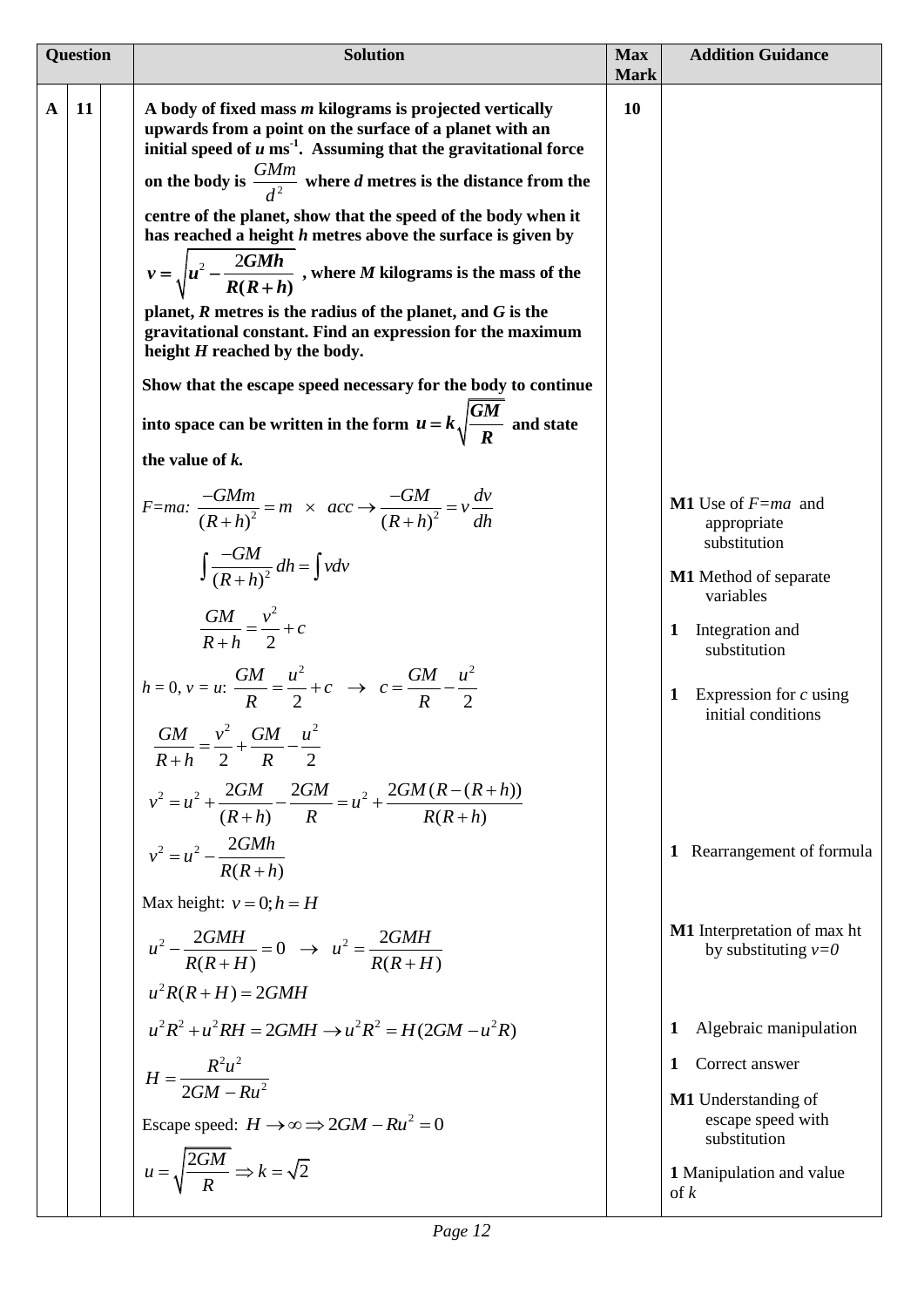### **Section B**

| <b>Question</b> |              | <b>Sample Answer/Work</b>                                                                                              | <b>Max</b>                    | <b>Criteria for Mark</b>                                                        |
|-----------------|--------------|------------------------------------------------------------------------------------------------------------------------|-------------------------------|---------------------------------------------------------------------------------|
| $\bf{B}$        | $\mathbf{1}$ | Given that $y = \sin(e^{5x})$ , find $\frac{dy}{dx}$                                                                   | <b>Mark</b><br>$\overline{2}$ |                                                                                 |
|                 |              | $\frac{dy}{dx} = \cos e^{5x} \times \frac{d}{dx} (e^{5x})$<br>$=$ cos $e^{5x} \times 5e^{5x}$<br>$=5e^{5x}\cos e^{5x}$ |                               | 1 First application of chain<br>rule.<br>1 Second application of<br>chain rule. |
| Notes:          |              |                                                                                                                        |                               |                                                                                 |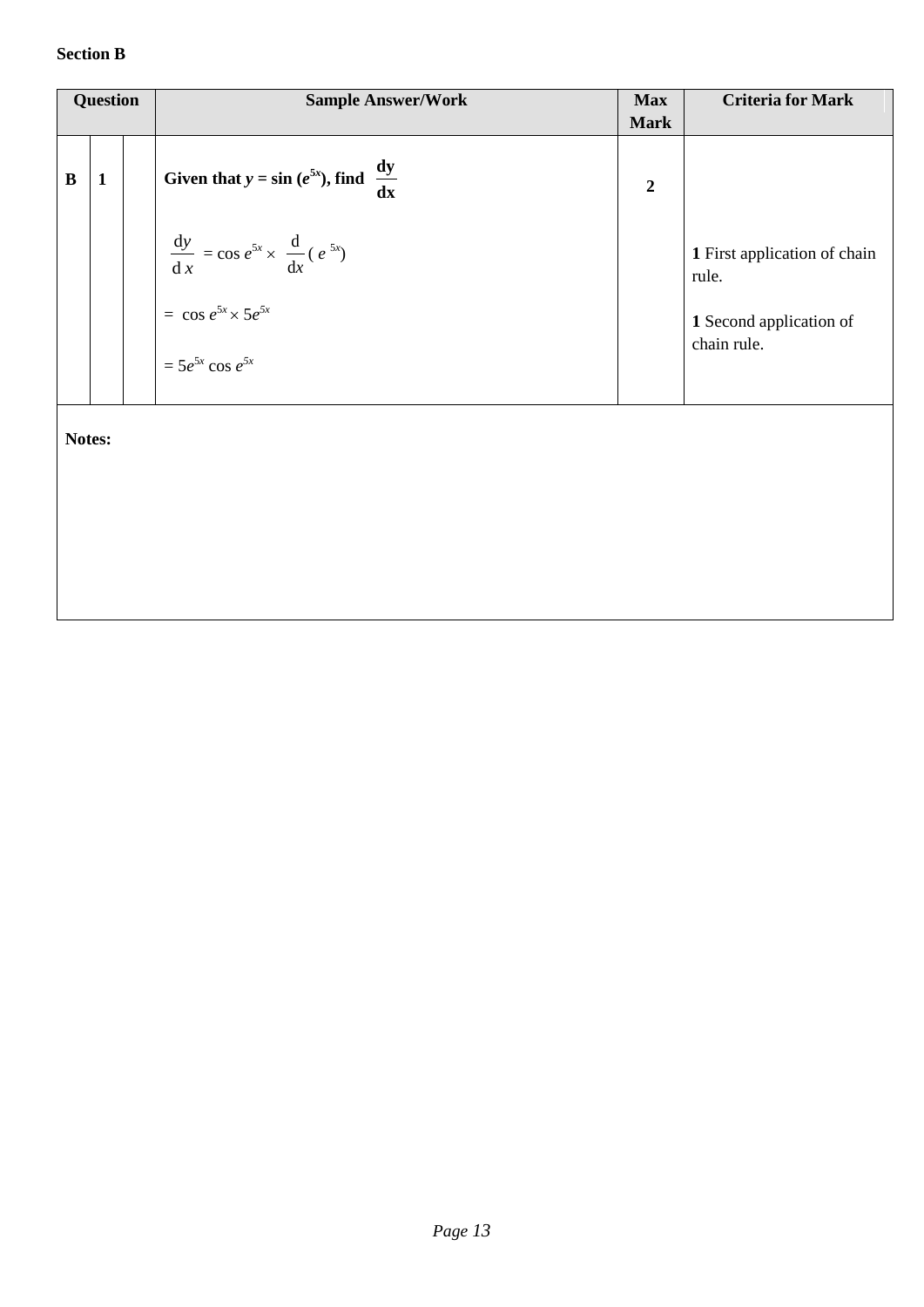| <b>Question</b> |                  |             | <b>Sample Answer/Work</b>                                                                                                                                                            | <b>Max</b><br><b>Mark</b> | <b>Criteria for Mark</b>                        |
|-----------------|------------------|-------------|--------------------------------------------------------------------------------------------------------------------------------------------------------------------------------------|---------------------------|-------------------------------------------------|
| B               | $\overline{2}$   |             | Matrices are given as                                                                                                                                                                |                           |                                                 |
|                 |                  |             | $\mathbf{A} = \begin{pmatrix} 4 & x \\ 0 & 2 \end{pmatrix}$ $\mathbf{B} = \begin{pmatrix} 5 & 1 \\ 0 & 1 \end{pmatrix}$ $\mathbf{C} = \begin{pmatrix} y & 3 \\ -1 & 2 \end{pmatrix}$ |                           |                                                 |
| B               | $\overline{2}$   | $\mathbf a$ | Write $A^2 - 3B$ as a single matrix                                                                                                                                                  | $\overline{2}$            |                                                 |
|                 |                  |             | $A^2 - 3B = \begin{pmatrix} 4 & x \\ 0 & 2 \end{pmatrix} \begin{pmatrix} 4 & x \\ 0 & 2 \end{pmatrix} - 3 \begin{pmatrix} 5 & 1 \\ 0 & 1 \end{pmatrix}$                              |                           |                                                 |
|                 |                  |             | $=\begin{pmatrix} 16 & 6 x \\ 0 & 4 \end{pmatrix} - 3 \begin{pmatrix} 5 & 1 \\ 0 & 1 \end{pmatrix}$                                                                                  |                           | $1 A2$ correct.                                 |
|                 |                  |             | $=\begin{pmatrix} 16 & 6 & x \\ 0 & 4 \end{pmatrix} - \begin{pmatrix} 15 & 3 \\ 0 & 3 \end{pmatrix}$                                                                                 |                           |                                                 |
|                 |                  |             | $=\begin{pmatrix} 1 & 6 x - 3 \\ 0 & 1 \end{pmatrix}$                                                                                                                                |                           | 1 For correct evaluation of<br>3B and simplify. |
| B               | $\overline{2}$   | $\mathbf b$ | Given that C is non-singular, find $C-1$ , the inverse<br>(i)<br>of C.                                                                                                               | $\boldsymbol{2}$          |                                                 |
|                 |                  |             | det $C = 2y + 3$                                                                                                                                                                     |                           | 1 Determinant correct.                          |
|                 |                  |             | $C^{1} = \frac{1}{2y+3} \begin{pmatrix} 2 & -3 \\ 1 & y \end{pmatrix}$                                                                                                               |                           | 1 Inverse correct.                              |
| B               | $\boldsymbol{2}$ | $\mathbf b$ | For what value of y would matrix C be singular?<br>(ii)                                                                                                                              | $\mathbf{1}$              |                                                 |
|                 |                  |             | $2y + 3 = 0$ for C singular                                                                                                                                                          |                           |                                                 |
|                 |                  |             | $y =$                                                                                                                                                                                |                           | 1 y value correct.                              |
|                 |                  |             |                                                                                                                                                                                      |                           |                                                 |

**Notes:**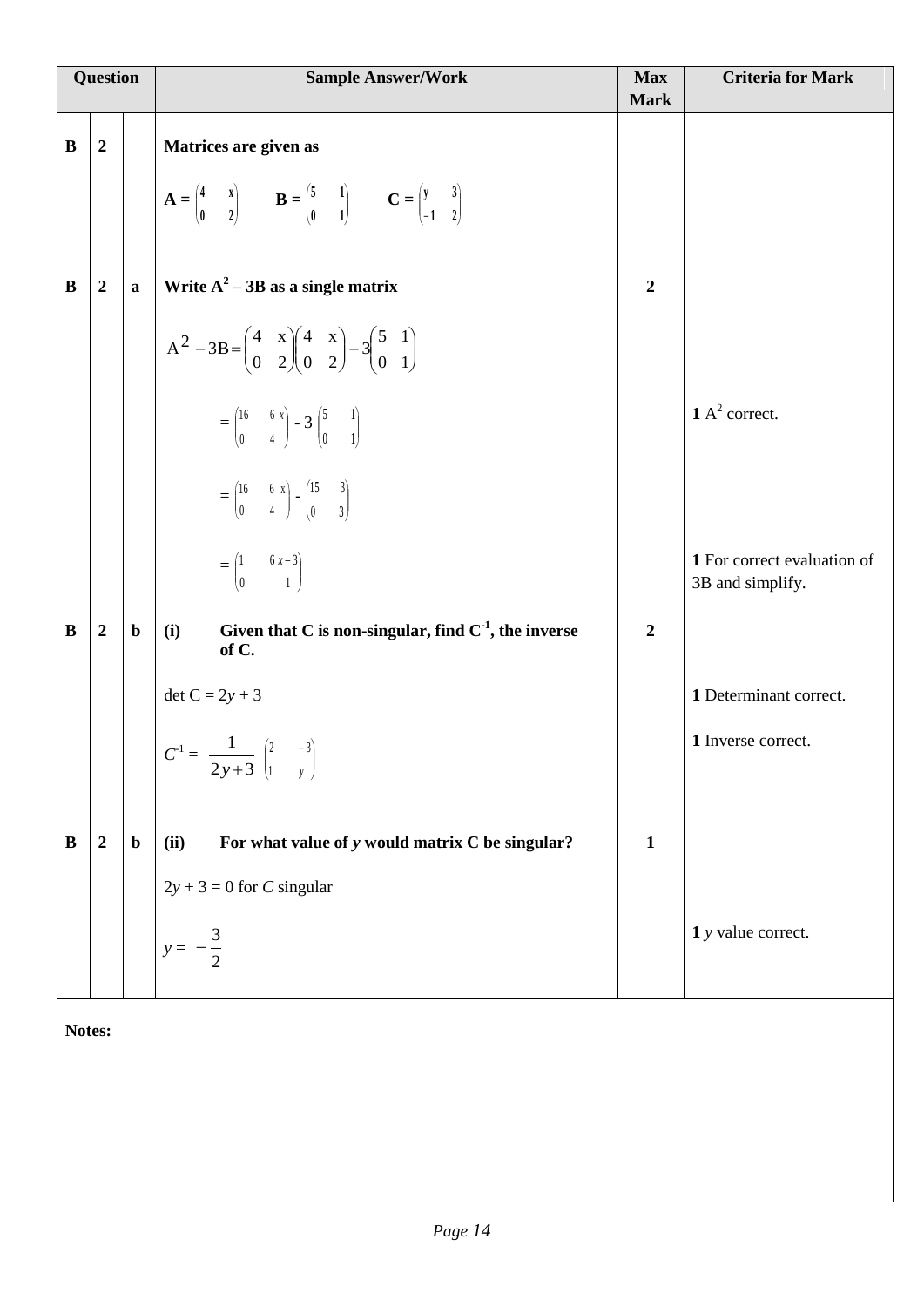| Question |              | <b>Sample Answer/Work</b>                                                | <b>Max</b><br><b>Mark</b> | <b>Criteria for Mark</b>                        |
|----------|--------------|--------------------------------------------------------------------------|---------------------------|-------------------------------------------------|
| $\bf{B}$ | $\mathbf{3}$ | Use integration by parts to obtain                                       | $\overline{\mathbf{4}}$   |                                                 |
|          |              | $\int \frac{\ln x}{x^3} dx$                                              |                           |                                                 |
|          |              | where $x > 0$                                                            |                           |                                                 |
|          |              | $u = \ln x, dv = \frac{1}{x^3} dx$                                       |                           |                                                 |
|          |              | $du = \frac{1}{r} dx$ , $v = \int \frac{1}{r^3} dx$                      |                           | M1 Understand integration<br>by parts.          |
|          |              | $v=-\frac{1}{2x^2}$                                                      |                           |                                                 |
|          |              | $I = \ln x - \frac{1}{2x^2} - \int -\frac{1}{2x^2} \cdot \frac{1}{x} dx$ |                           | 1 Integrates $dv$ and<br>substitutes correctly. |
|          |              | $= -\frac{\ln x}{2x^2} + \frac{1}{2}\int \frac{dx}{x^3}$                 |                           | <b>1</b> Correctly combines $v$ and<br>du.      |
|          |              | $= -\frac{\ln x}{2x^2} - \frac{1}{4x^2} + c$                             |                           | 1 Correctly integrates<br>second term.          |
|          |              |                                                                          |                           |                                                 |

**Notes:**<br>3.1 3.1 Treat omission of " $+c$ " as bad form: do not penalise.<br>3.2 Negative indices for x equally acceptable.

Negative indices for *x* equally acceptable.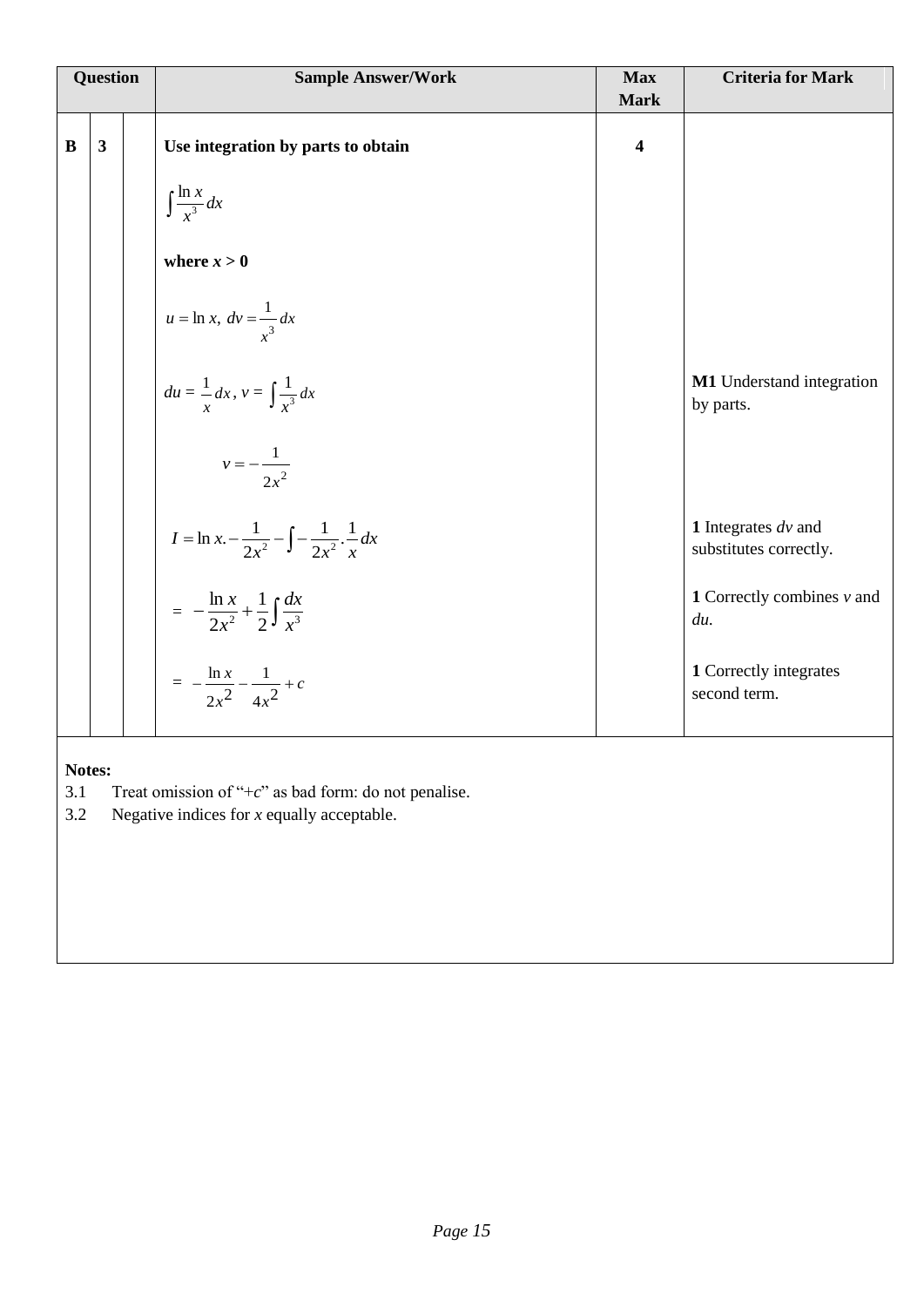| Question |                         |              | <b>Sample Answer/Work</b><br><b>Max</b><br><b>Mark</b>                                              |                         | <b>Criteria for Mark</b> |
|----------|-------------------------|--------------|-----------------------------------------------------------------------------------------------------|-------------------------|--------------------------|
| B        | $\overline{\mathbf{4}}$ | $\mathbf{a}$ | State the results for $\sum_{r=1}^{n}$ r and $\sum_{r=1}^{n}$ r <sup>3</sup> in terms of <i>n</i> . | $\overline{\mathbf{4}}$ |                          |
|          |                         |              | Hence show that                                                                                     |                         |                          |
|          |                         |              | $\sum_{r=1}^{n} (r^3 - 3r) = \frac{n(n+1)(n-2)(n+3)}{4}$                                            |                         |                          |
|          |                         |              | $\sum_{r=1}^{n} r = \frac{n(n+1)}{2}$ $\sum_{r=1}^{n} r^3 = \frac{n^2(n+1)^2}{4}$                   |                         | 1 Both formulae correct. |
|          |                         |              | $\sum_{r=1}^{n} (r^3 - 3r) = \sum_{r=1}^{n} r^3 - 3 \sum_{r=1}^{n} r$                               |                         | 1 Correct separation.    |
|          |                         |              | $=\frac{n^2(n+1)^2}{4}-\frac{3n(n+1)}{2}$                                                           |                         | 1 Substitution.          |
|          |                         |              | $=\frac{n(n+1)}{4} [n(n+1)-6]$                                                                      |                         |                          |
|          |                         |              | $=\frac{n}{4}(n+1)(n^2+n-6)$                                                                        |                         | 1 Algebra correct.       |
|          |                         |              | Note: This or equivalent intermediate algebra required for<br>this mark.                            |                         |                          |
|          | Notes:                  |              |                                                                                                     |                         |                          |
|          |                         |              |                                                                                                     |                         |                          |
|          |                         |              |                                                                                                     |                         |                          |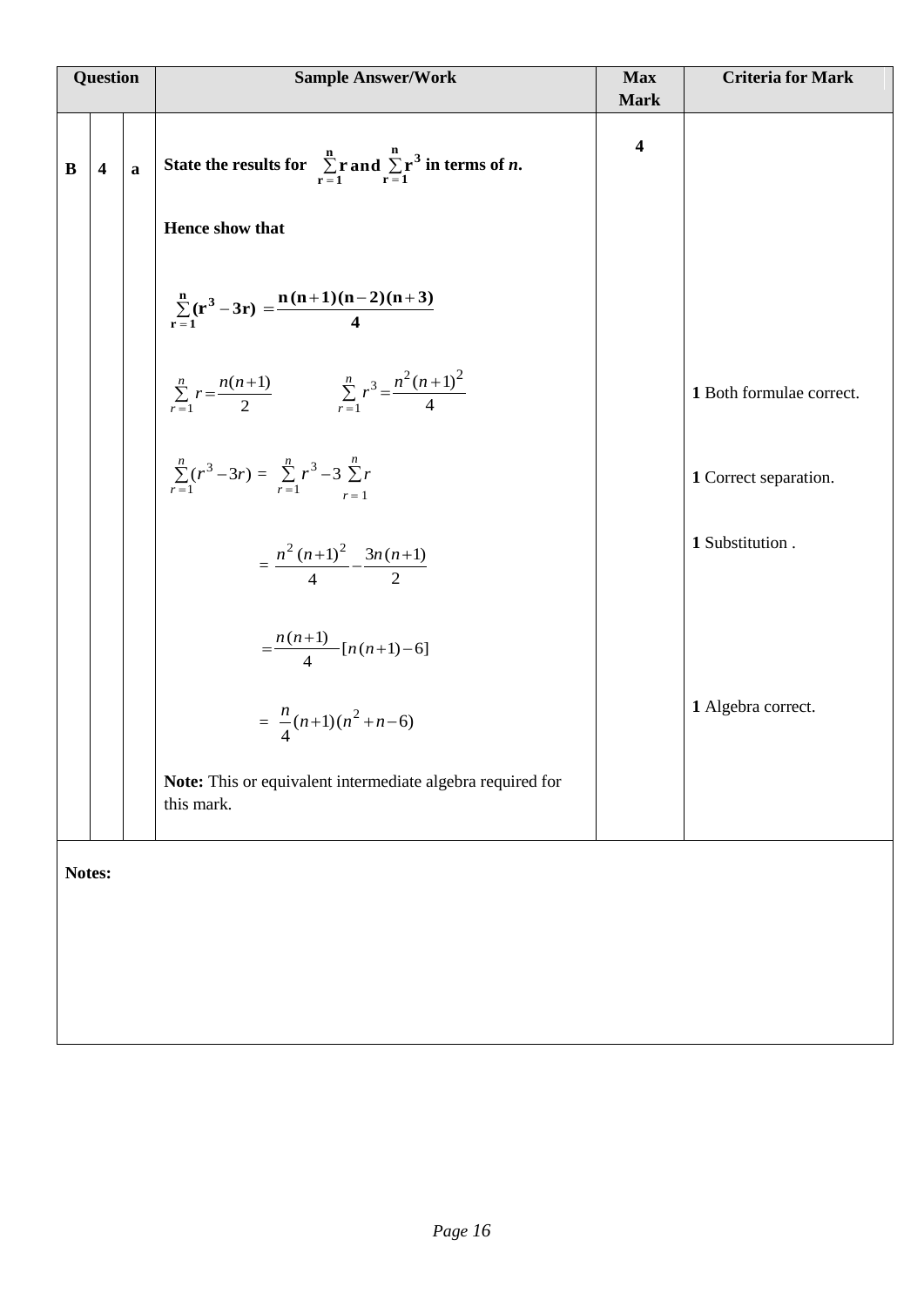| <b>Question</b>         |             | <b>Sample Answer/Work</b><br><b>Max</b><br><b>Mark</b>                   |                | <b>Criteria for Mark</b> |  |  |  |  |
|-------------------------|-------------|--------------------------------------------------------------------------|----------------|--------------------------|--|--|--|--|
| $\overline{\mathbf{4}}$ |             | (cont)                                                                   |                |                          |  |  |  |  |
| $\overline{\mathbf{4}}$ | $\mathbf b$ | Use the above result to evaluate $\sum_{r=5}^{15} (r^3 - 3r)$            | $\overline{2}$ |                          |  |  |  |  |
|                         |             | $\sum_{r=5}^{15}(r^3-3r)=\sum_{r=1}^{15}(r^3-3r)-\sum_{r=1}^{4}(r^3-3r)$ |                | 1 Correct limits.        |  |  |  |  |
|                         |             | $=\frac{15\times16\times18\times13}{4}-\frac{4\times5\times2\times7}{4}$ |                |                          |  |  |  |  |
|                         |             | $= 14040 - 70$                                                           |                |                          |  |  |  |  |
|                         |             | $= 13970$                                                                |                | 1 Correct evaluation.    |  |  |  |  |
| Notes:                  |             |                                                                          |                |                          |  |  |  |  |
|                         |             |                                                                          |                |                          |  |  |  |  |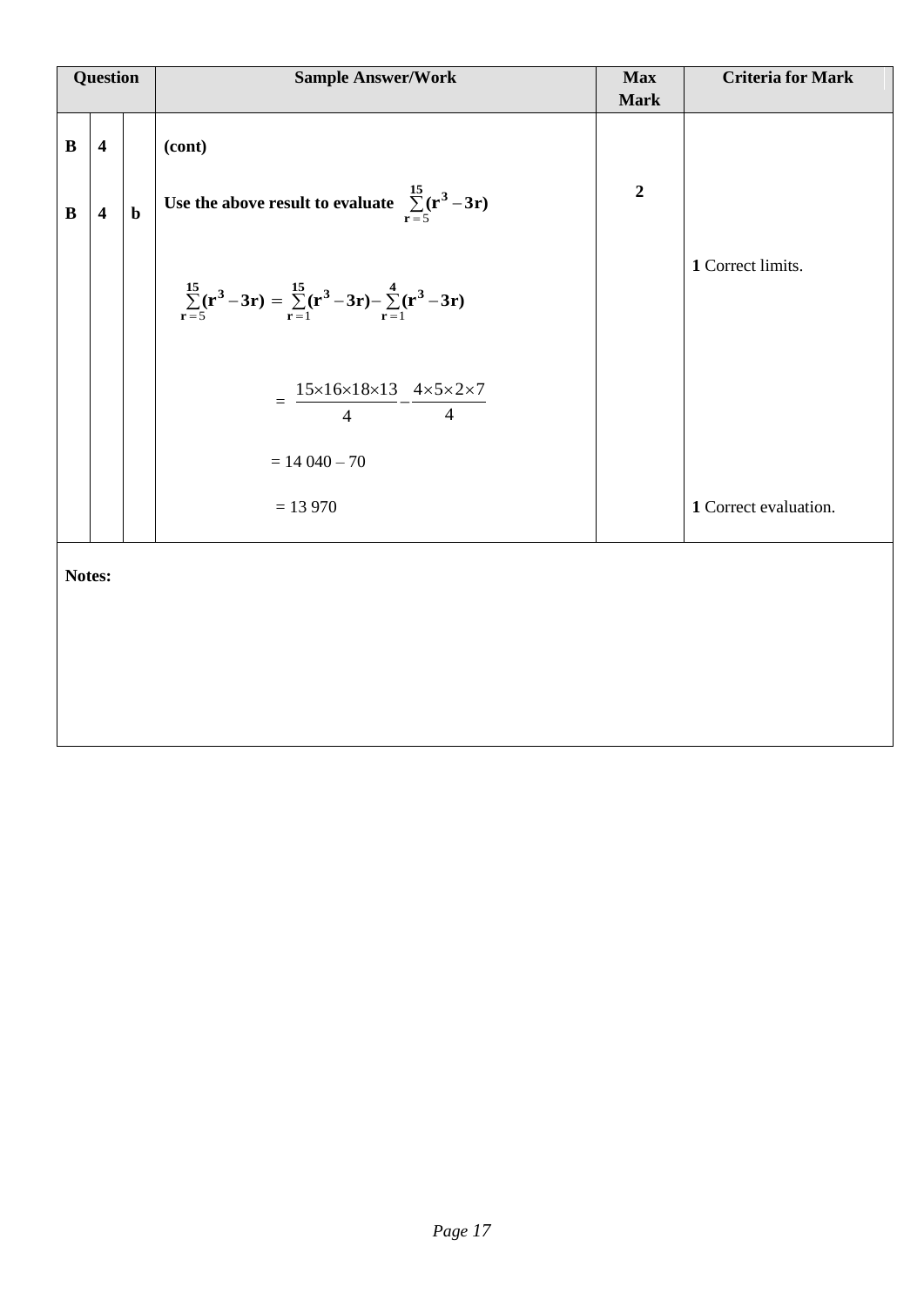|          | Question                                          |  | <b>Sample Answer/Work</b>                                           | <b>Max</b><br><b>Mark</b> | <b>Criteria for Mark</b>                                     |  |
|----------|---------------------------------------------------|--|---------------------------------------------------------------------|---------------------------|--------------------------------------------------------------|--|
|          |                                                   |  |                                                                     |                           |                                                              |  |
| $\bf{B}$ | 5                                                 |  | Find the general solution of the differential equation              | 6                         |                                                              |  |
|          |                                                   |  | $\frac{1}{x}\frac{dy}{dx}+2y=6, x\neq 0$                            |                           |                                                              |  |
|          |                                                   |  | $\frac{dy}{dx} + 2xy = 6x$                                          |                           | <b>1</b> Multiplies through by $x$ .                         |  |
|          |                                                   |  | I.F = $e^{j2x} = e^{x^2}$                                           |                           | 1 Correct integrating factor.                                |  |
|          |                                                   |  | $e^{x^2} \frac{dy}{dx} + e^{x^2} 2xy = 6x \cdot e^{x^2}$            |                           |                                                              |  |
|          |                                                   |  | $rac{d}{dx}$ $(e^{x^2}.y) = 6x \cdot e^{x^2}$                       |                           | 1 Recognises LHS as exact<br>differential of $g \times I.F.$ |  |
|          |                                                   |  | $\int \frac{d}{dx} (e^{x^2} \cdot y) dx = \int 6x \cdot e^{x^2} dx$ |                           | 1 Knows to integrate.                                        |  |
|          |                                                   |  |                                                                     |                           | 1 Integrates correctly. $^{2}$                               |  |
|          |                                                   |  | $e^{x^2}$ . $y = 3 e^{x^2} + c$<br>$y = 3 + \frac{c}{e^{x^2}}$      |                           | <b>1</b> Divides through by $e^{x^2}$ .                      |  |
|          |                                                   |  |                                                                     |                           |                                                              |  |
| Notes:   |                                                   |  |                                                                     |                           |                                                              |  |
| 5.1      | Final answer of $y = 3 + ce^{-x^2}$ also correct. |  |                                                                     |                           |                                                              |  |

5.2  $\degree$  *c*  $\degree$  required for mark here.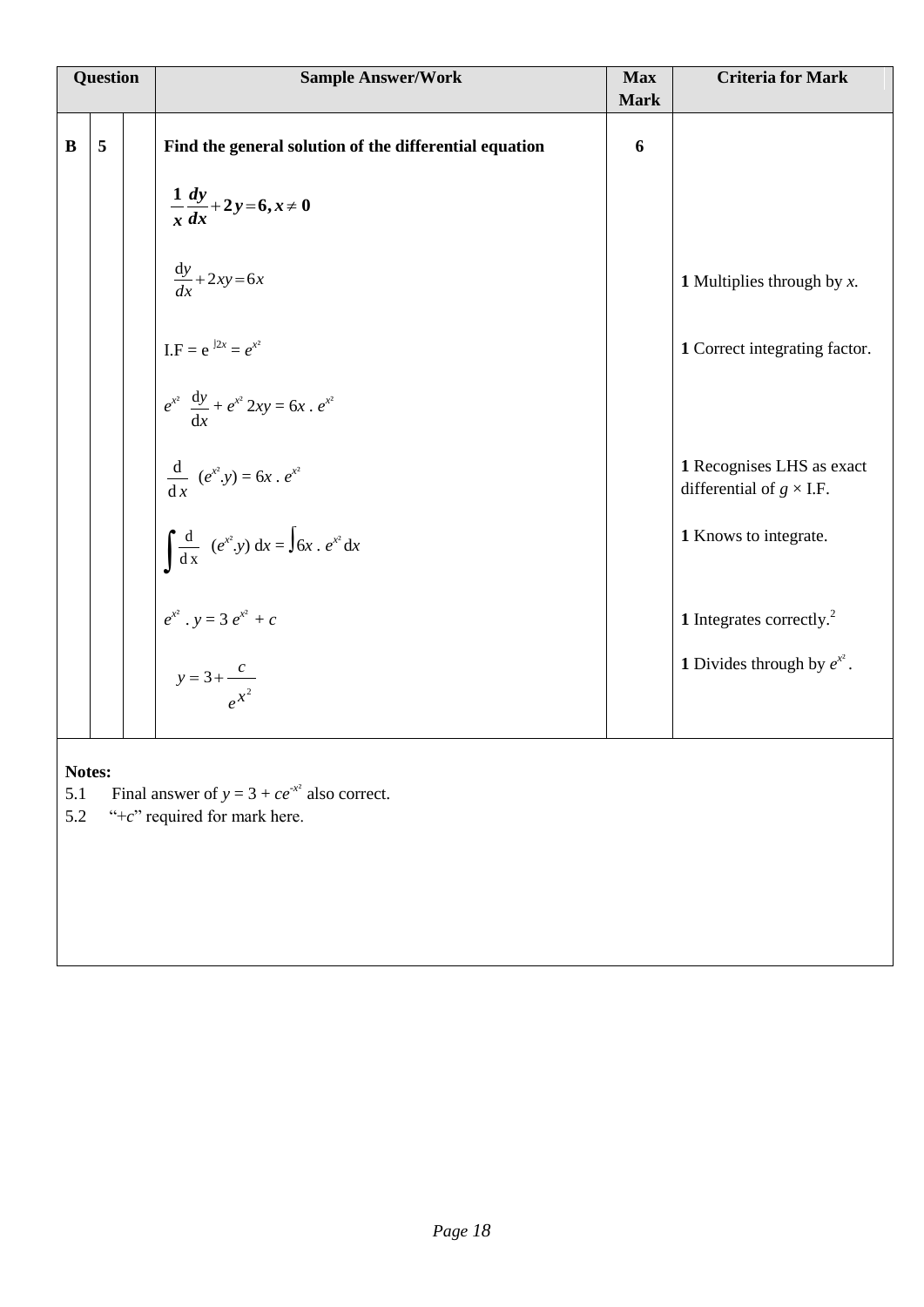| Question |   | <b>Sample Answer/Work</b>                       | <b>Max</b><br><b>Mark</b> | <b>Criteria for Mark</b>                                   |  |  |  |
|----------|---|-------------------------------------------------|---------------------------|------------------------------------------------------------|--|--|--|
|          |   |                                                 |                           |                                                            |  |  |  |
| $\bf{B}$ | 5 | <b>Alternative:</b>                             |                           |                                                            |  |  |  |
|          |   |                                                 |                           |                                                            |  |  |  |
|          |   | $\frac{1}{x} \frac{dy}{dx} = 6 - 2y$            |                           |                                                            |  |  |  |
|          |   |                                                 |                           |                                                            |  |  |  |
|          |   | $\frac{dy}{6-2y} = x dx$                        |                           | 1 Separates variables.                                     |  |  |  |
|          |   |                                                 |                           |                                                            |  |  |  |
|          |   |                                                 |                           | 1 Integrates LHS.                                          |  |  |  |
|          |   | $-\frac{1}{2} \ln  6-2y  = \frac{1}{2} x^2 + k$ |                           | 1 Integrates RHS                                           |  |  |  |
|          |   |                                                 |                           | (constant on either side).                                 |  |  |  |
|          |   |                                                 |                           | 1 Prepares for exponential.                                |  |  |  |
|          |   | $\ln 6-2y  = -x^2-2k$                           |                           |                                                            |  |  |  |
|          |   |                                                 |                           | 1 Converts form to                                         |  |  |  |
|          |   | $6-2y = Ae^{-x^2}$                              |                           | exponential. <sup>3,4</sup>                                |  |  |  |
|          |   |                                                 |                           |                                                            |  |  |  |
|          |   | $-2y = Ae^{-x^2} -6$                            |                           |                                                            |  |  |  |
|          |   |                                                 |                           |                                                            |  |  |  |
|          |   | $y = \frac{1}{2}Ae^{-x^2} + 3$                  |                           | <b>1</b> Rearranges to make $y$<br>subject. <sup>3,5</sup> |  |  |  |
|          |   |                                                 |                           |                                                            |  |  |  |
|          |   |                                                 |                           |                                                            |  |  |  |
|          |   | $y = 3 + \frac{C}{e^{x^2}}$                     |                           |                                                            |  |  |  |
|          |   |                                                 |                           |                                                            |  |  |  |
|          |   |                                                 |                           |                                                            |  |  |  |

# **Notes:**<br>5.3

5.3 Any constant acceptable. Therefore, term containing constant can be positive or negative.

5.4 6 –  $2y = e^{x^2-c}$  a valid alternative for this mark.

5.5 Either of last two lines valid for award of final mark.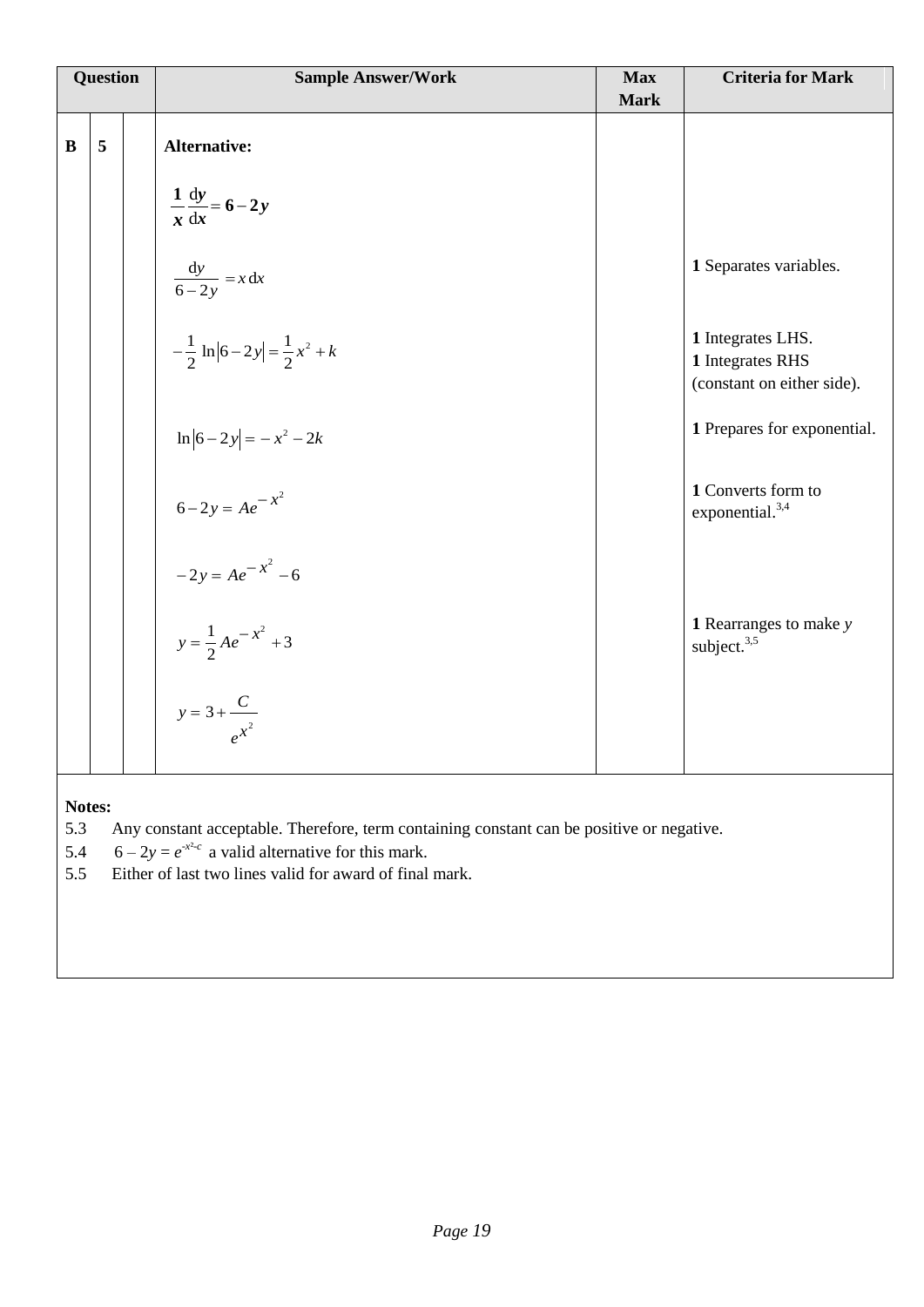|                              | Question              |              | <b>Sample Answer/Work</b>                                                                                                                                                                                                                                                                                                               | <b>Max</b><br><b>Mark</b> | <b>Criteria for Mark</b>                         |  |  |  |
|------------------------------|-----------------------|--------------|-----------------------------------------------------------------------------------------------------------------------------------------------------------------------------------------------------------------------------------------------------------------------------------------------------------------------------------------|---------------------------|--------------------------------------------------|--|--|--|
| $\, {\bf B}$<br>$\, {\bf B}$ | $\boldsymbol{6}$<br>6 | $\mathbf{a}$ | The cycloid curve below is defined by the parametric<br>equations<br>$x = t - \sin t, y = 1 - \cos t.$<br>cycloid<br>$\mathsf{y}$<br>$\circ$<br>X<br>Find $\frac{dy}{dx}$ in terms of t<br>$\frac{dy}{dt} = \sin t, \ \frac{dx}{dt} = 1 - \cos t \ t$<br>$\frac{dy}{dx} = \frac{dy}{dt} \div \frac{dx}{dt} = \frac{\sin t}{1 - \cos t}$ | $\boldsymbol{2}$          | 1 Appropriate differentiation.<br>1 Correct use. |  |  |  |
|                              | Notes:                |              |                                                                                                                                                                                                                                                                                                                                         |                           |                                                  |  |  |  |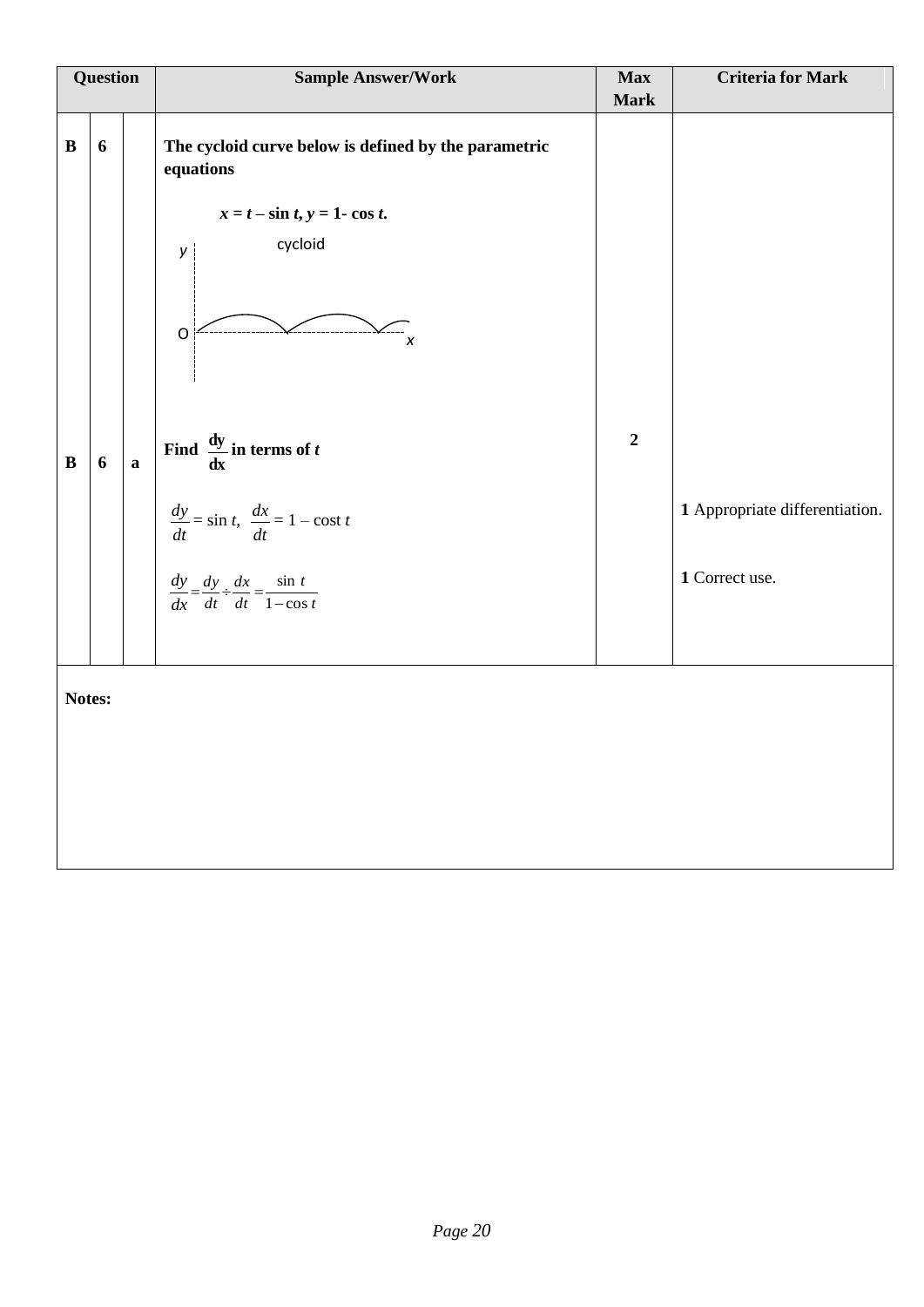| <b>Question</b>      |        |             | <b>Sample Answer/Work</b>                                                                                                                                                                                                                                                                                                                                                                                                    | <b>Max</b><br><b>Mark</b> | <b>Criteria for Mark</b>                                                                                                                                                    |  |  |
|----------------------|--------|-------------|------------------------------------------------------------------------------------------------------------------------------------------------------------------------------------------------------------------------------------------------------------------------------------------------------------------------------------------------------------------------------------------------------------------------------|---------------------------|-----------------------------------------------------------------------------------------------------------------------------------------------------------------------------|--|--|
| $\bf{B}$<br>$\bf{B}$ | 6<br>6 | $\mathbf b$ | (cont)<br>Show that the value of $\frac{d^2 y}{dx^2}$ is always negative, in the case                                                                                                                                                                                                                                                                                                                                        | 5                         |                                                                                                                                                                             |  |  |
|                      |        |             | where $0 < t < 2\pi$                                                                                                                                                                                                                                                                                                                                                                                                         |                           |                                                                                                                                                                             |  |  |
|                      |        |             | $rac{d^2y}{dx^2} = \frac{d}{dt} \left(\frac{dy}{dx}\right) \div \frac{dx}{dt}$<br>$=\frac{(1-\cos t)\cos t-\sin t(\sin t)}{(1-\cos t)^2} \div (1-\cos t)$<br>$=\frac{\cos t-\cos^2 t-\sin^2 t}{\left(1-\cos t\right)^3}$<br>$= \frac{-[(\cos^2 t + \sin^2 t) - \cos t]}{(1 - \cos t)^3}$<br>$=\frac{-(1-\cos t)}{(1-\cos t)^3}$<br>$= - \frac{1}{(1-\cos t)^2} < 0$<br>Hence<br>$\frac{d^2 y}{dx^2}$ < 0, for $0 < t < 2\pi$ |                           | M1 Correct application of<br>method.<br>2E1 Differentiates<br>/substitutes correctly.<br><b>1</b> Uses $\sin^2 t + \cos^2 t = 1$<br>and simplifies.<br>1 Clear explanation. |  |  |
|                      |        |             |                                                                                                                                                                                                                                                                                                                                                                                                                              |                           |                                                                                                                                                                             |  |  |
|                      | Notes: |             |                                                                                                                                                                                                                                                                                                                                                                                                                              |                           |                                                                                                                                                                             |  |  |
|                      |        |             |                                                                                                                                                                                                                                                                                                                                                                                                                              |                           |                                                                                                                                                                             |  |  |
|                      |        |             |                                                                                                                                                                                                                                                                                                                                                                                                                              |                           |                                                                                                                                                                             |  |  |